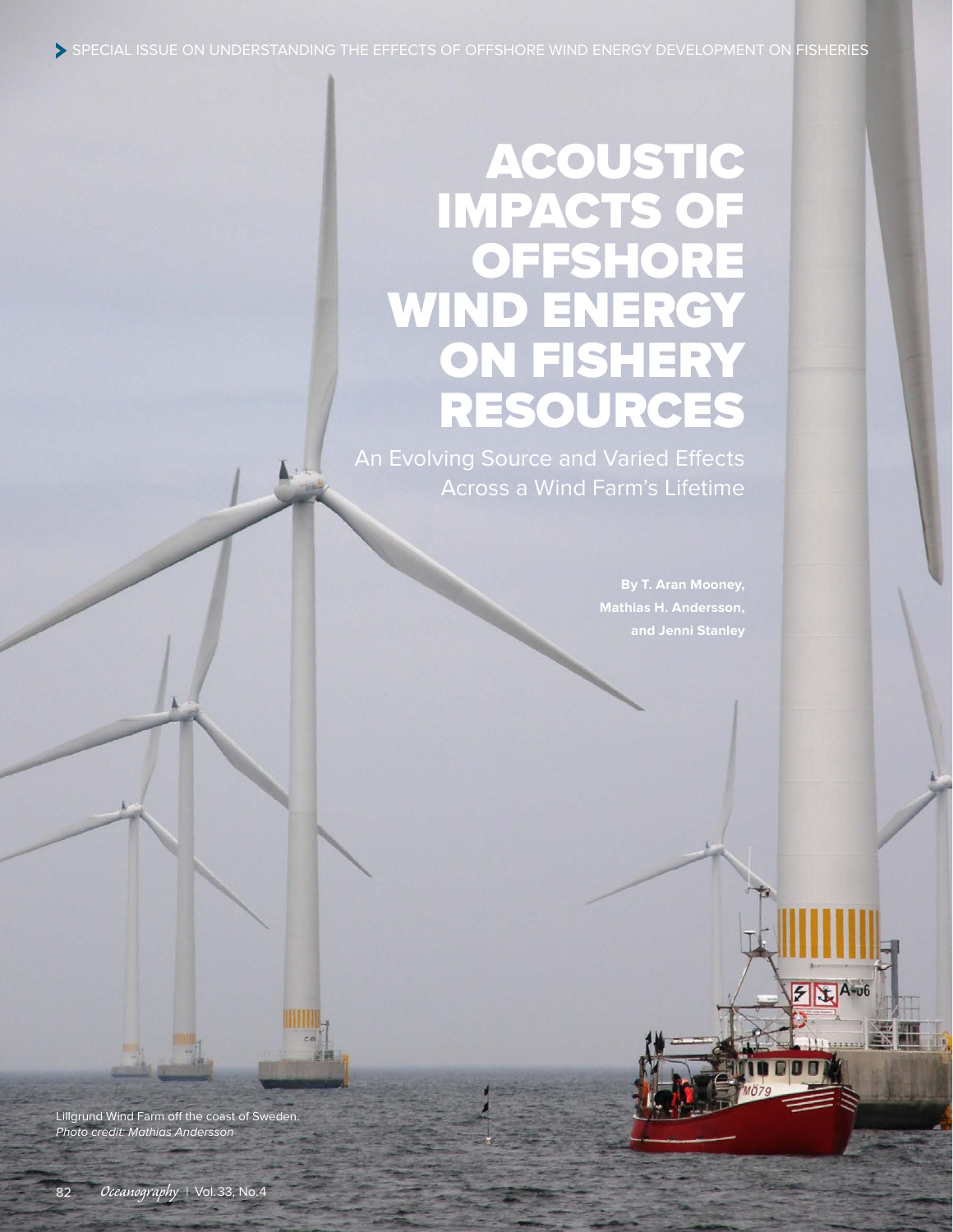ABSTRACT. Offshore wind farms are proliferating around the world, and their presence is expected to expand substantially within US waters. Wind farm lifetimes involve 40–50-year commitments, including site surveys, construction, operation, and eventual decommissioning. Because their areas often overlap with essential fisheries habitats, there is a need to understand, mitigate, and manage offshore wind farm impacts on fisheries and ecosystems. Activities during all phases of wind farm lifetimes produce underwater sound, a concern because high noise levels and/or persistent anthropogenic noise can impact marine life in many ways. Here, we review the current understanding of impacts of wind energy activities on fisheries resources, taking into account the varied noise conditions that occur from site survey to decommissioning. For certain portions of wind farm development, such as construction and operation, there is a small amount of available data that allows stakeholders to evaluate impacts for at least some taxa. Yet, we are data deficient for most species' populations, life stages, and other phases as they relate to wind farm development. Thus, it is difficult to evaluate impacts with any certainty, underscoring the need for further studies to adequately address impacts of offshore wind farms on vulnerable and ecologically and economically important taxa.

### INTRODUCTION

Offshore wind energy development has been identified as a priority for both the US and European nations, but the actual impacts to human activities, marine wildlife, and habitats are not well understood. In the United States, much of this development occurs in Essential Fish Habitat<sup>1</sup> for federally managed and commercially important fish species. In Europe, marine protected areas fall under the European Commission initiative Natura 2000, which provides guidance regarding how best to ensure that wind energy developments are compatible with conservation measures for key fishes and habitats (European Commission, 2010). Designing effective monitoring and mitigation programs to assess potential wind farm influences requires evaluation of impacts to taxa and communities. Baseline data and experiments are critical. Without them, it is impossible to test predicted impacts and effectively examine potential changes.

To date, most studies on the potential effects of offshore wind farms (OWFs) have tended to focus on the installation and operation phases. However, the four key phases of OWF development, each with different noise emissions, take place over a much broader timeline that encompasses: (1) prospecting and site surveys, (2) construction, (3) operation, and (4) decommissioning (**Figure 1**). All

1 Essential Fish Habitat is defined by the Magnuson-Stevens Fishery Conservation and Management Act (MSA) (16 U.S.C. §§ 1801 et seq.) as those waters and substrate necessary to fish for spawning, breeding, feeding, or growth to maturity and may include migratory routes, open waters, wetlands, estuarine habitats, artificial reefs, shipwrecks, mangroves, mussel beds, and coral reefs.

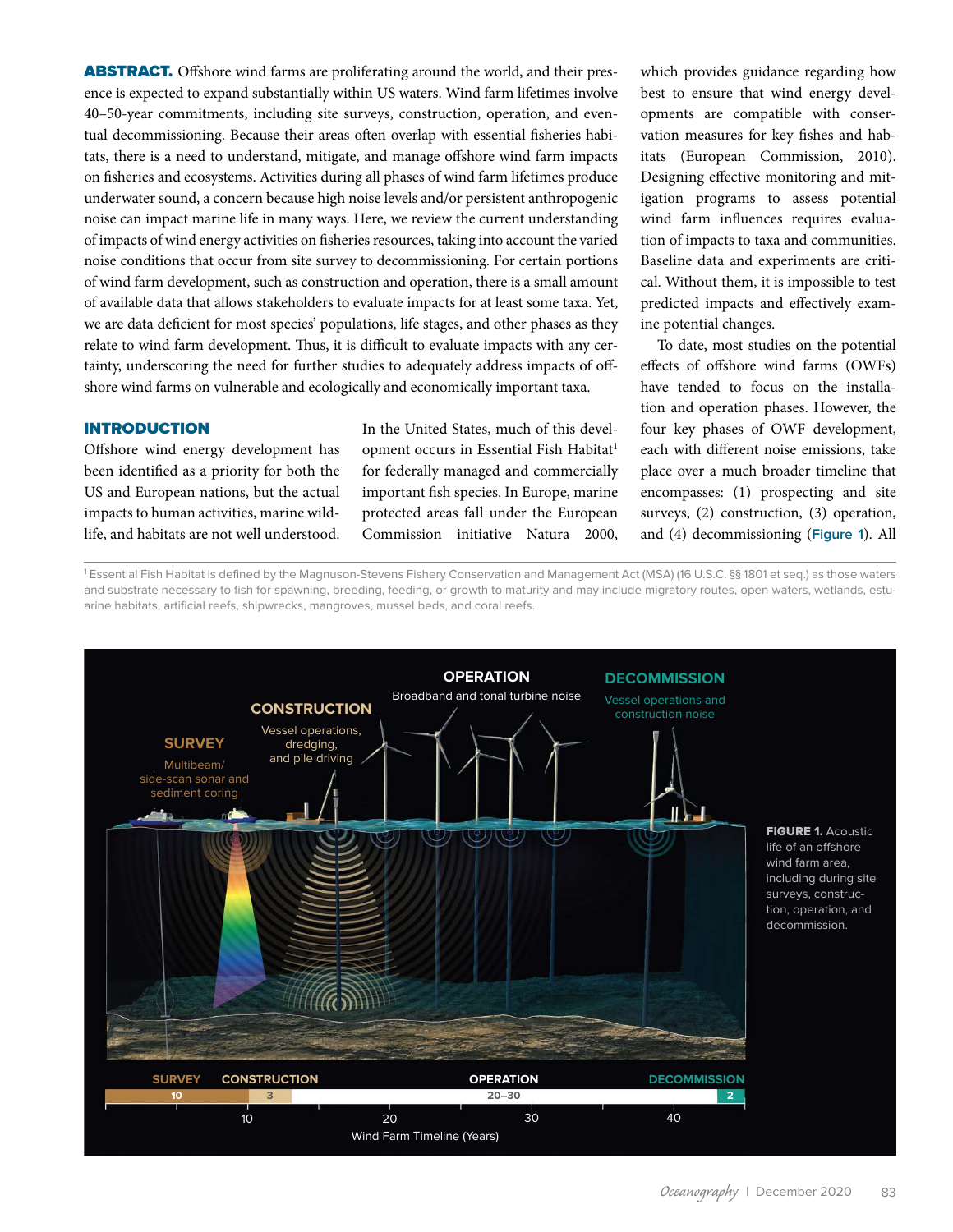four phases produce sounds that have the potential to influence marine life, and each should be considered in its own context.

One of the vital areas of potential effects, as identified by European and US agencies alike, is acoustic disturbance from "noise." The term noise is often used to describe unwanted sounds that are considered to be unpleasant, loud, disruptive to hearing, or can otherwise disrupt behaviors, physiology, or detection of a particular signal (Popper and Hawkins, 2019). In some cases, the terms ambient noise or background noise may also be used to describe sound generated by natural sources, as well as by anthropogenic sources, especially where they may interfere with the detection of biologically relevant cues (Popper and Hawkins, 2012; Dooling and Blumenrath, 2016). Here, we use this broader, encompassing definition.

Noise impacts can generally be placed into often overlapping categories, including physical injury and physiological and behavioral influences (**Figure 2**; Hawkins et al., 2015). Briefly, intense, impulsive sounds and long-duration exposures can induce physical damage, such as auditory hair cell loss in fish and physiological stress responses. Anthropogenic noise can mask detection of biologically important signals used for communication, predator avoidance, and prey detection, and can influence behaviors. For example, animals may move out of a noise area, potentially disrupting foraging or breeding. While sound pressure level (dB re  $1 \mu Pa$ ) is the most often quantified acoustic variable, sound can be described in many ways (see **Box 1** for a short acoustics primer). Sound exposure level (SEL [dB re 1  $\mu$ Pa<sup>2</sup> · s]) is used to accumulate the acoustic energy of an exposure over time, although for regulatory purposes this exposure duration is often calculated for (or limited to) 24 hours. Other parameters, such as acoustic particle motion, are particularly important for fishes and invertebrates, but such parameters are often overlooked or unquantified.

Here, we seek to provide a brief review of the acoustic effects associated with OWFs on fish and invertebrates with an emphasis on fisheries resources, although there are a plethora of fish and invertebrate taxa that are important fisheries resources but that have not received much attention with respect to noise. Thus, this is a general summary of current understanding, not an all-encompassing review. We include all four phases of an OWF's lifetime (**Figure 1**), as each may have detrimental effects.



Increasing Distance from Noise Source

FIGURE 2. (a) Spatial representation of acoustic impacts drawn to a general scale. Note that site surveys tend to occur in somewhat standardized patterns (vertical lines toward the left, covering most of the wind farm lease area but temporally short). High-amplitude pile-driving construction noise can travel a substantial distance and may show impacts many kilometers from the source. Operational noise tends to be lower amplitude and extend over shorter ranges. Similar trends might be expected for decommissioning wind farms, although certain activities such as jet-cutting are high amplitude and would likely persist over long distances. (b) The potential effects of noise with distance from source. Generally, noise and impact on individual animals may be greater closer to the source. Effects change with increasing distance from the source, as the acoustic signals change including that received levels decrease. *Figure modified from Dooling and Blumenrath (2013)*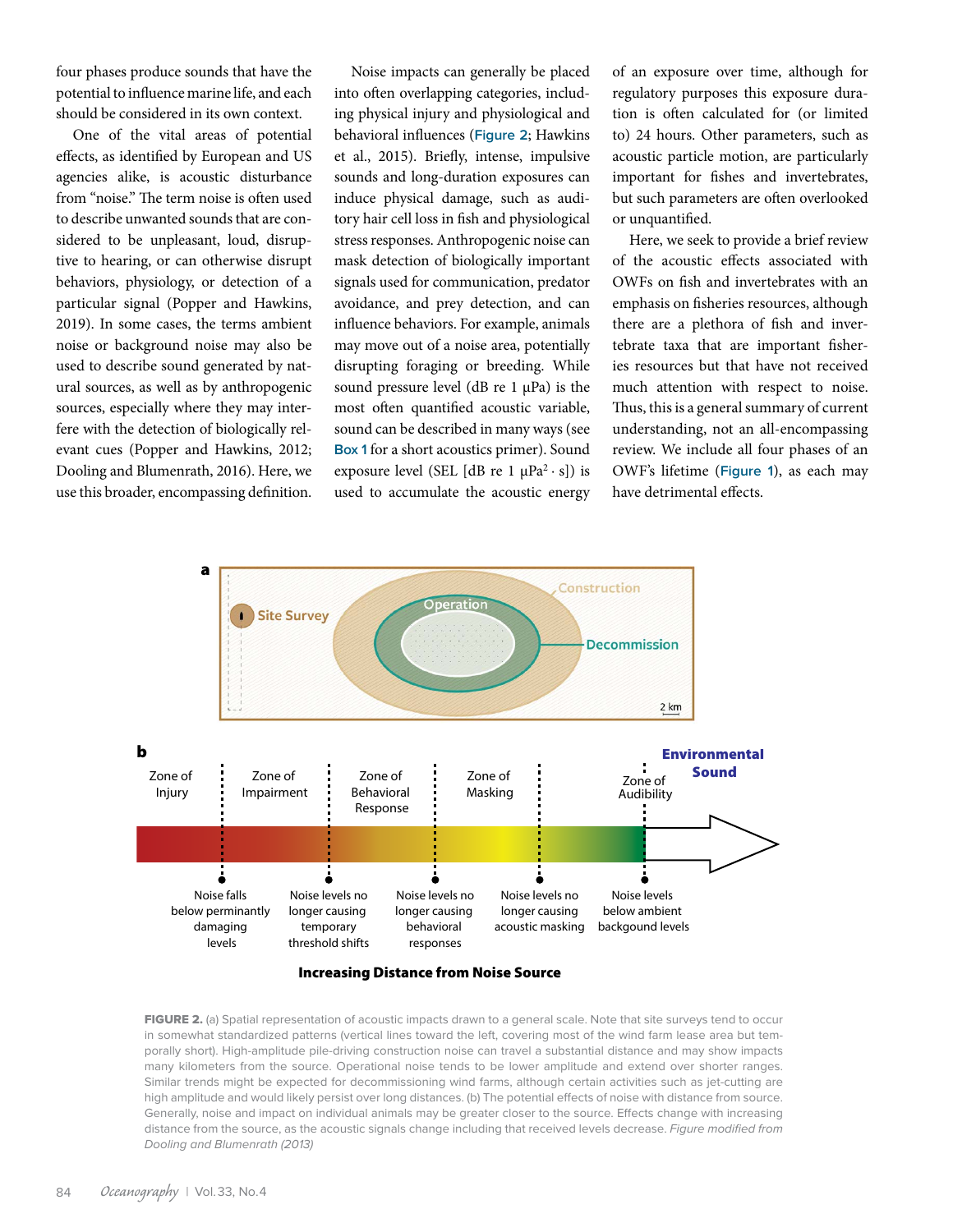# BOX 1. ACOUSTICS PRIMER

Sound travels efficiently in the ocean at about 1,500 m  $s^{-1}$ —five times faster than it does in air. Acoustic signals consist of two components: sound pressure and particle motion. The former is a compression and rarefaction wave. It is a scalar quantity that acts in all directions. It can be described in terms of its magnitude, as well as its temporal and frequency characteristics. In contrast, particle motion is a back-andforth motion and, as such, is a vector quantity. Accordingly, particle motion can be described not only by specifying its magnitude and temporal and frequency characteristics but also by its direction of motion. Sound pressure is expressed in SI units of pascals (Pa) or micropascals (μPa). Particle motion may be expressed in terms of the particle displacement (SI unit: meter) or its time-related derivatives: particle velocity (meters per second) or particle acceleration (meters per second squared). Sound intensity is the product of the sound pressure and the particle velocity, for which the SI units are watts per meter squared.

In addressing acoustic impacts, it is fundamentally important to understand sensitivity. All fishes (including elasmobranchs) and an increasingly identified number of invertebrates detect and use particle motion, particularly at frequencies below several hundred hertz. Detection of pressure in water requires a compressible cavity such as an air bubble or swim bladder. Some fishes have evolved with air bubbles located just under external hair cells or with a variety of swim bladder extensions to the inner ears, all adaptations that enhance their detection of pressure. When addressing the effects of sounds on fishes and invertebrates, it is vital to describe the sounds in terms of particle motion as well as sound pressure. This may be done by measuring the particle motion directly or by conducting experiments under free-field acoustic conditions, where particle motion can be predicted from measurements of sound pressure. However, near boundaries, such as the seafloor and sea surface, or in shallow water, particle motion cannot easily be predicted by pressure so direct measurements are ideal.

#### OFFSHORE WIND FARM CONSTRUCTION PHASE

Modern offshore wind turbine generators (WTGs) are designed to be considerably larger than their terrestrial relatives, as it was generally recognized early that the aggressive environment and the need for reduction in maintenance due to higher costs incurred offshore would need specifically designed turbines. The largest wind turbine available to date is the 14 MW 14-222 DD model (222 m rotor diameter) launched by Siemens Gamesa, which overtakes the General Electric's 12 MW Haliade-X platform released in 2018. However, currently the largest installed and operational turbine (as of autumn 2018) is an 8.4 MW tower at the European Offshore Wind Deployment Centre [EOWDC], (formerly, Aberdeen Offshore Wind Farm, UK), which will soon be superseded by the 9.5 MW turbines installed at Triton Knoll, where with the first foundations were installed in January 2020.

#### TYPES OF FOUNDATIONS

**MONOPILE FOUNDATIONS.** The monopile is the most common type of wind turbine foundation. It was used for 70%–80% of all offshore wind turbines that were operational in 2016 in Europe and 100% in the United States (Díaz and Guedes Soares, 2020; Wind Europe, 2017). This foundation primarily consists of a cylindrical steel structure driven 18–45 m into the seabed using hydraulic or diesel hammers that employ impact or vibratory/percussive pile driving (Energinet, 2015; Andersson et al., 2016).

JACKET AND TRIPOD FOUNDATIONS. A jacket foundation usually consists of a cross-braced steel frame with three of four supporting piles or "legs" driven 30 m to 60 m into the seabed using similar piledrive methods as for the monopiles (Energinet, 2015). Alternatively, the jacket is secured to the seafloor via slimmer piles that are driven through "sleeves" or guides mounted to the base of each leg of the jacket structure. Jackets accounted for ~12% of the foundations installed in Europe in 2016 and are likely be used in installations of WTGs in deeper locations (25–50 m; Wind Europe, 2017; Díaz and Guedes Soares, 2020).

**GRAVITY-BASED STRUCTURES AND SUCTION BUCKETS.** Other types of foundations and substructures are also used in offshore wind farms, though gravity-based structures and suction buckets are less utilized than the monopiles or jackets. These others are deemed more "eco-friendly" alternatives, as they do not involve large periods of percussive pile driving. Their foundations sit on top of the seafloor or at relatively shallow depths and greatly reduce the amount of vibration, noise, and suspended sediment generated in the construction phase (Oh et al., 2018).

A gravity-based structure generally consists of a large circular pile with a concrete base (sand, rock, and iron) held in place by gravity. These structures are usually used for smaller WTGs that range from 450 kW to 6 MW. They are suitable for firm seafloor conditions and are often used in areas of relatively large ice loads (Díaz and Guedes Soares, 2020). For installation, a suction bucket or suction caisson that consists of an inverted bucket-like structure is placed at the desired position, and the water trapped inside is pumped out. This creates suction inside the base that, combined with the pressure of the overlying water, forces the structure to penetrate the seabed, though not to the same extent as monopile or jacket foundations. This foundation is best suited for deeper waters (>50 m) and large WTGs (Oh et al., 2018; Díaz and Guedes Soares, 2020).

During installation, significant large and small vessel support is required, typically involving one or more construction vessels and a number of smaller support and personnel vessels. Construction vessels may include jack-up or semi-jack-up vessels or ships capable of dynamic positioning and deploying equipment such as cranes and hydraulic hammers (Energinet, 2015; Miller et al., 2018).

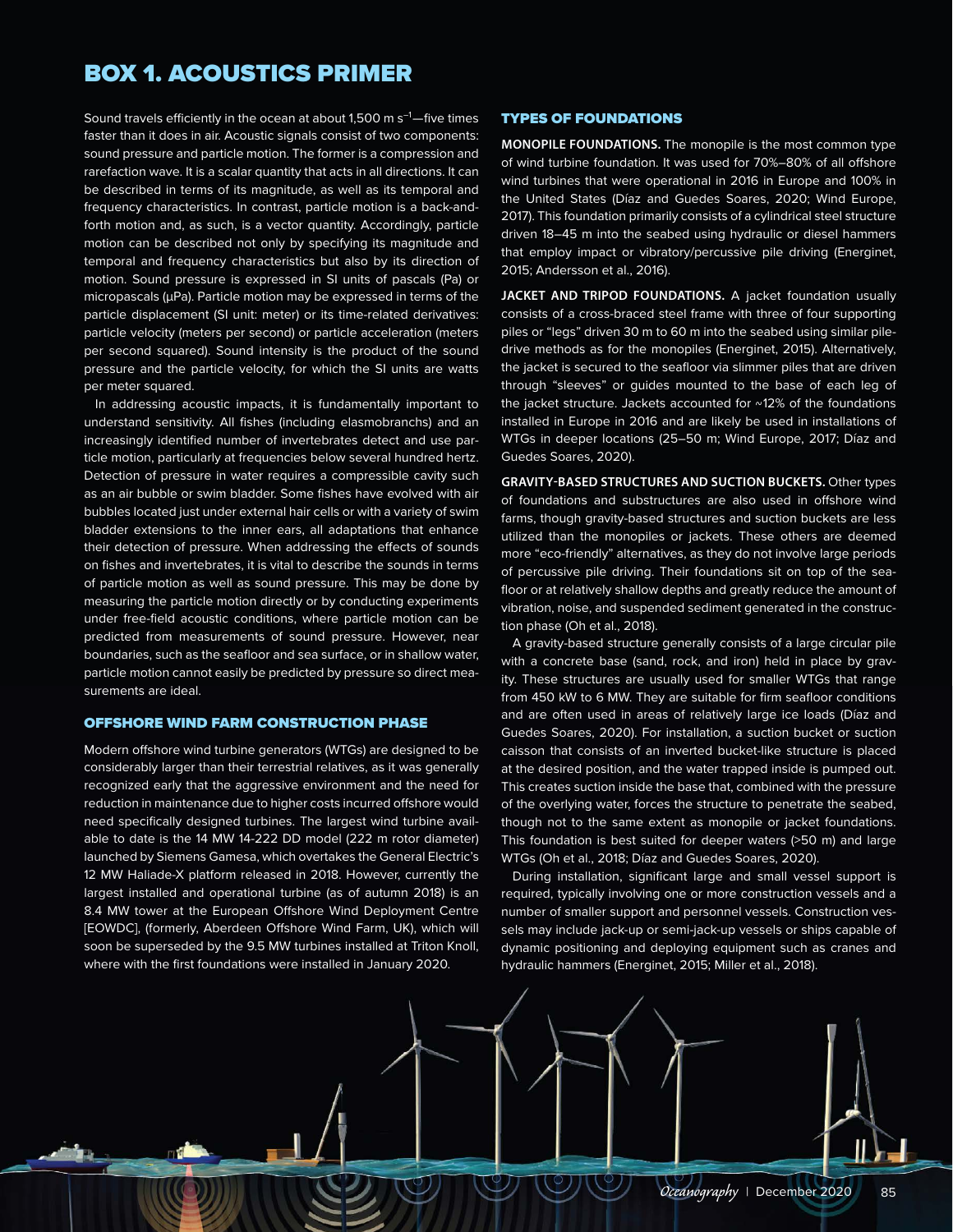## PROSPECTING AND SITE SELECTION PHASE

The US Atlantic Outer Continental Shelf (OCS) is considered to be an underwater "frontier region" where exploration has been limited and there is little detailed information about how its geologic conditions may impact OWF development. Although some initial geophysical profiling may be done when lease areas are designated by state or federal agencies, intensive bottom surveys and mapping are usually conducted after the lease is awarded. Geophysical surveys generally support engineering studies whose objectives include characterization of site conditions and geologic constraints and evaluation of potential geohazards (e.g., boulders, shallow gas seeps) that may be encountered during other phases. While geophysical surveys are often used to map the seafloor and investigate the subseafloor, a variety of sensors provide comprehensive characterization of site conditions and habitat type, including water depth, seafloor morphology, sediments, subsurface geology, and biology (Fugro Marine GeoServices Inc., 2017). Precise equipment types and survey designs are selected according to site conditions and project needs (e.g., anticipated foundation embedment depth).

Multibeam and side-scan sonar surveys are generally used to map the seafloor in and around OWFs by ensonifying the benthos and the water column. These mapping techniques tend to use higher frequencies than acoustic systems used to penetrate the seafloor, and they survey a somewhat limited width during each pass (**Figure 2a**). Given the relatively large areas to be surveyed, such acoustic mapping generally requires many closely aligned passes of an area to fully cover the OWF lease area.

The makeup of the benthos may be verified in several ways. Camera imaging, grab samples, and coring address surface and subsurface conditions and biota, but the acoustic signals generated by these activities do not appear to have been reported in detail. Shallow penetration, high-resolution seismic systems, including acoustic pingers, parametric echosounders, and "chirp" sub-bottom profilers, may also address the makeup of the benthos. Chirp systems, the most common high-resolution seismic systems in use today, have been utilized in multiple Atlantic OCS geophysical surveys. They provide some subsurface data, but their limited penetration (2–20 m; **Table 1**) gives only a partial picture of subsurface geology, and therefore deeper penetration systems (down to 25–200 m) are often used in tandem. As with many acoustic systems, their penetration can be enhanced by using lower frequencies and an array configuration of multiple sources (thus more sound). Additional subsurface penetration systems may include "boomers" and "sparkers" (**Table 1**).

Many of these sound sources have been used in a variety of benthic surveys. Their parameters are relatively well established but not extensively published, and knowledge of impacts to fisheries-based resources are limited.

#### Noise Effects

**SONAR/ECHOSOUNDERS.** While active acoustic benthic surveys are widespread, relatively few studies examine the effects of echosounders, chirp sonars, and related technologies on fishes and invertebrates. We are often left to predict potential impacts from sparse data and tangentially comparable studies. Further, sonar and echosounders are general terms under which system parameters may vary widely; thus, extrapolating between studies should done with caution. Many sonar systems generally operate within frequency ranges that are not detectable by fishes and invertebrates (Popper et al., 2007; Halvorsen et al., 2012b), suggesting limited effects. Overall, there has been substantial research on the effects of midfrequency active sonar (MFA; a somewhat general term for naval sonars between 1 kHz and 7 kHz). MFA sonars usually vary substantially from echosounder and chirp sonars (e.g., the latter may have higher repetition rates, shorter durations, and, as noted, different operating frequency bands), and some parameters such as short rise times and source levels may be similar (**Table 1**). However, context and received levels are also important, and given the lack of data on echosounder and chirp sonars, MFA experiments may form

TABLE 1. Typical sound sources for modern benthic site surveys of offshore wind energy areas.

| <b>SEISMIC</b><br><b>SOURCE</b> | <b>FREQUENCY</b><br><b>RANGE</b> | <b>SOURCE LEVELS</b><br>(Representative<br>examples, re 1 µPa) | <b>VERTICAL</b><br><b>RESOLUTION</b> | <b>TYPICAL DEPTH OF</b><br><b>SIGNAL PENETRATION</b><br>(Atlantic Outer Continental Shelf) |
|---------------------------------|----------------------------------|----------------------------------------------------------------|--------------------------------------|--------------------------------------------------------------------------------------------|
| Multibeam                       | 100-400 kHz                      | 200-220 dB                                                     | $<1$ cm                              | N/A                                                                                        |
| Echosounder                     | $2-22$ kHz                       | 240-250 dB                                                     | $5-15$ cm                            | <2-20 m depending on silt/clay vs. gravel/sand                                             |
| Chirp sonar                     | 400 Hz to 24 kHz                 | 212 dB                                                         | $2 \text{ cm}$ to $1 \text{ m}$      | <2-20 m depending on silt/clay vs. gravel/sand                                             |
| Pinger                          | $3.5 - 7$ kHz                    | 214 dB                                                         | $5-20$ cm                            | <3-30 m depending on silt/clay vs. gravel/sand                                             |
| Boomer                          | $300$ Hz to 6 kHz                | 215 dB                                                         | 10 cm to $1m$                        | 25 m to 200 m                                                                              |
| Sparker                         | 40 Hz to 1.5 kHz                 | 222 dB                                                         | 20 cm to 10 m                        | $100 \text{ m}$ to $1 \text{ km}$                                                          |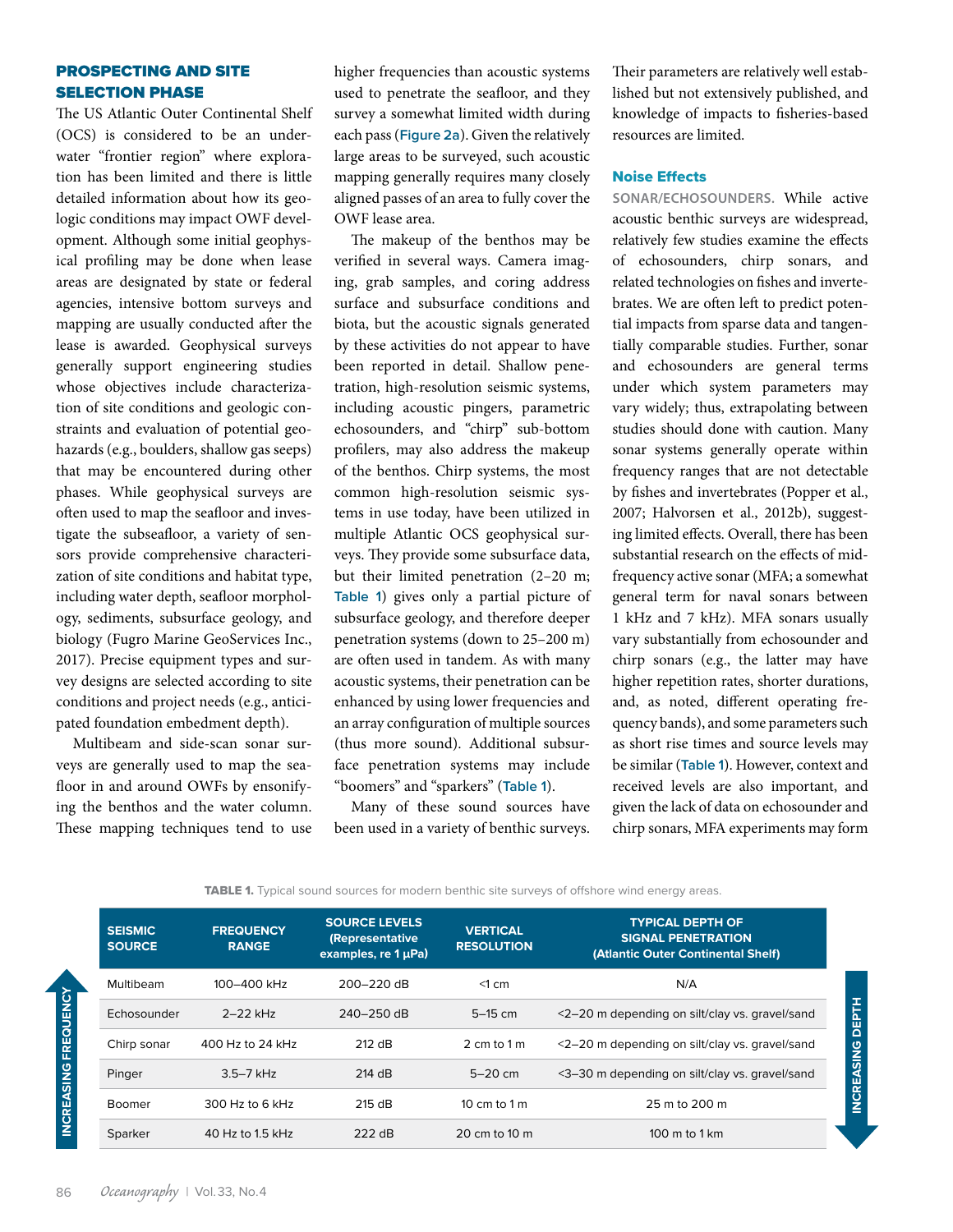a basis for understanding or hypothesizing such effects. Some clupeids (a family of fishes that includes herrings, sardines, menhaden, and shad) have relatively sensitive hearing for fish and can detect not only the low frequencies typical of many fish but also mid-frequency sonar ranges (Mann et al., 1997). Yet, within the maximum levels tested, adult herring have not shown behavioral responses to a variety of MFA sonar signals (Doksæter et al., 2012). Although actual studies are sparse, direct mortality or damage to internal tissues are not expected, and overall populations are not considered at risk from these types of signals (Sivle et al., 2014). MFA sonar induces marginal effects on fish hearing; no effects were observed for rainbow trout (*Oncorhynchus mykiss*), and minimal, inconsistent, temporary auditory threshold shifts were observed for channel catfish (*Ictalurus punctatus*) (Halvorsen et al., 2012b). In limited studies, Popper et al. (2007) found that low-frequency sonar may induce hearing loss (but not detectable hair cell damage), but these impacts were at high levels (193 dB re 1  $\mu$ Pa<sup>2</sup>·s). We know of no studies that address sonar or echosounder impacts on invertebrates.

Seismic exploration using airguns appears to be relatively rare for OWF site surveys. Such techniques tend to be used more often for deeper offshore oil and gas exploration. Thus, while their noise can affect a range of species targeted by fisheries (Fewtrell and McCauley, 2012; Løkkeborg et al., 2012), their impacts are not summarized here. Site surveys will also include ship operations. While this may be intermittent, ship noise can mask the communication signals of haddock (*Melanogrammus aeglefinus*), cod, and other taxa (Stanley et al., 2017). Such noise may also induce physiological stress and impair foraging and predator responses in both fish and invertebrates (see sections on Construction and Operational Phases). Interestingly, the intermittent nature of vessel noise seems to be an important factor in elevating stressrelated responses (Wysocki et al., 2006).

## CONSTRUCTION PHASE

Construction is usually one of the shortest phases during an OWF's lifetime, although it still often takes one to three years for foundation and additional construction activities (National Academy of Sciences, Engineering and Medicine, 2018). Despite this "shorter" timeframe, construction activities have the potential to produce acute noise exposures to the surrounding ecosystems. Offshore wind farm construction noise has raised many concerns with regard to the potential negative effects on marine species and ecosystems. Consequently, noise has been a focus of experimental studies (**Figure 3**).

#### Construction/Installation

A variety of different foundations and substructures have been used for fixed-bottom wind turbines, with equipment type and design selected according to site conditions and infrastructure needs (see **Box 1**). Early on, the monopile was the most common type of foundation; however, as turbines have gotten



FIGURE 3. Results from four studies that examined the potential negative effects of exposure to pile driving on various marine species show diverse impacts on a range of taxa. (a) and (b) illustrate physical damage. Panel (a) shows a range of barotrauma effects. Panel (b) illustrates loss of auditory hair cells in hybrid striped bass exposed to piledriving noise. Panel (c) reflects increased oxygen consumption in the presence of pile-driving noise, a secondary physiological stress response. Panel (d) indicates a range of behavioral escape and predator avoidance responses in the longfin squid. *Modified from: (a) Halvorsen, et al. (2012a) and Casper et al., (2013a). (b) Casper et al. (2013b). (c) Bruintjes et al. (2016). (d) Jones et al. (2020).*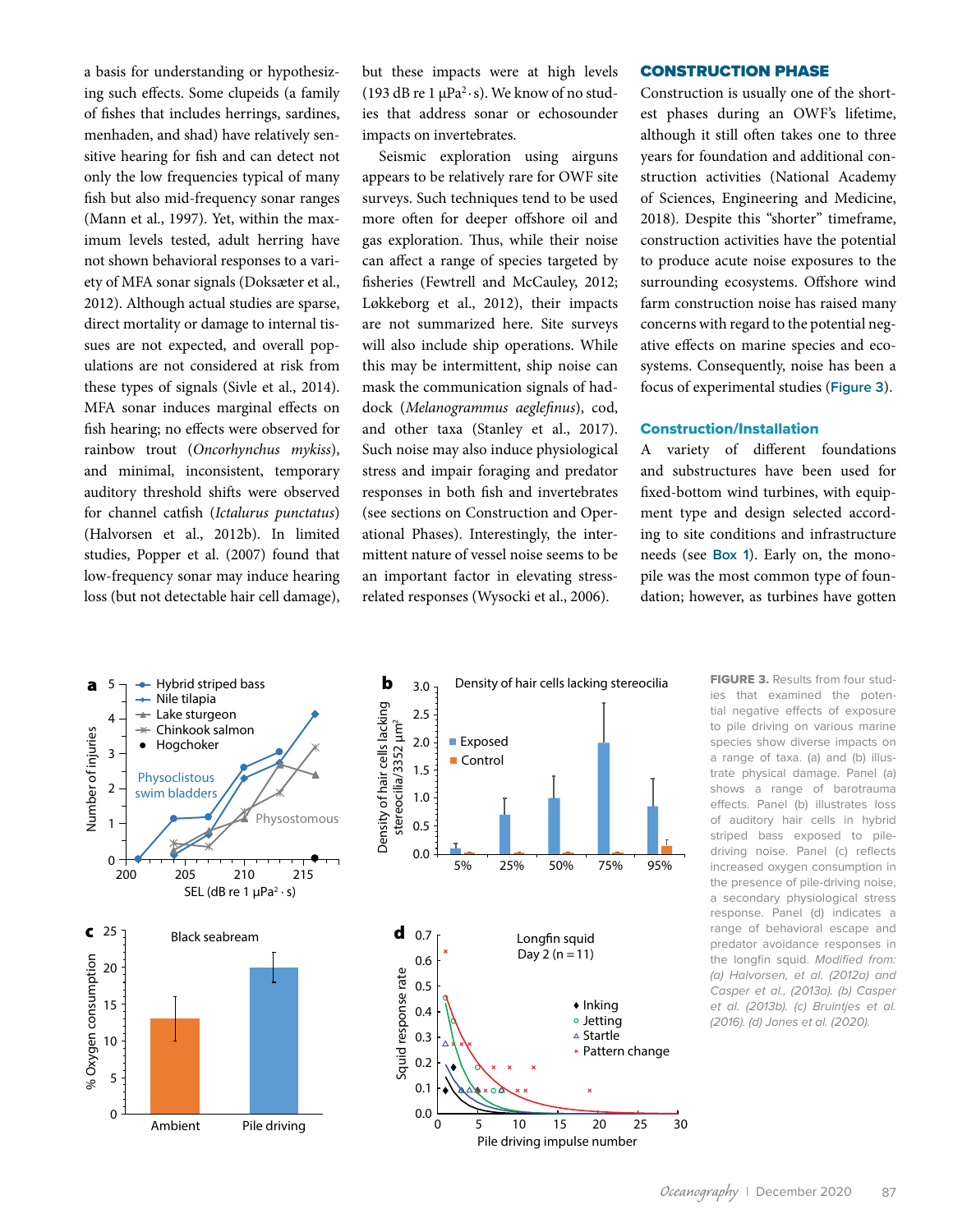bigger and are located further offshore, jacket and tripod systems have been increasingly deployed.

## Construction Noise

The range of structures and activities involved during OWF construction brings a variety of potential noise sources and levels. One of the most significant activities during the construction is the installation of foundations (ISO, 2017). This is most often achieved using impact or vibrational/percussive hammers that can produce a wide range of peak source sound levels. Contact of the pile with the water and striking of the hammer on the pile create acoustic waves that radiate out from the pile through the water column and substrate via multiple paths, resulting in loud, high-energy, impulsive sounds with sharp rise times (for a review see Andersson et al., 2017). Underwater sound levels (both particle motion and sound pressure) and detection distances vary substantially by site and depend on many factors, including substrate characteristics, depth, pile diameter, size of impact hammer, and how they are measured. However, sound pressure levels measured from field examples are on

the order of 220 dB re 1 μPa at a range of ~10 m and 200 dB re 1 μPa at a range of 300 m from 0.75 m and 5 m diameter piles, respectively (Reinhall and Dahl, 2011). The predominant energy is below 500 Hz, with some energy extending past 1 kHz, and with sharp rise times to maximum energy (**Figure 4b**). The measured frequency range directly overlaps the auditory bandwidth of many fish and invertebrate species across multiple lifestyles (e.g., pelagic, epibenthic, demersal), including cod, salmon, black sea bass, flatfish, and squid, to name a few (Chapman and Sand, 1974; Hawkins and Chapman, 1975; Mooney et al., 2010; Popper et al., 2019).

Predicting effects can be complicated because an acoustic pulse changes as it propagates. Measured peak-topeak sound pressure levels may be 205 dB re 1 μPa at 100 m, but signals are still detectable out to 70 km (Bailey et al., 2010). At close range (1 km), the initial waveform peak is pronounced, lasting 10 ms (**Figure 4a**); however, durations increase to 200 ms at 40 km, illustrating that signals become less impulsive at greater distances (Bailey et al., 2010).

The particle motion component and

substrate transmission have been far less monitored and reported. However, the particle motion component is likely far more relevant to many important fisheries species (fishes and invertebrates). Miller et al. (2018) measured and estimated the particle velocity and sound pressure levels from pile-driving activity during construction of the Block Island Wind Farm. They reported zero-to-peak total sound velocity levels of  $\sim$ 110 dB re 1 nm s<sup>-1</sup> (vector sum) (tetrahedral hydrophone array) and  $\sim$ 124 dB re 1 nm s<sup>-1</sup> (geophone), and peak-to-peak received sound pressure levels of ~185 dB re 1 μPa (tetrahedral hydrophone array) from one hammer strike 500 m from the activity (Miller et al., 2018).

Noise emissions during installation of gravity-based structures and suction buckets are considered to be small in comparison to hydraulic hammers. This assumption cannot be confirmed because little to no empirical measurements have been taken during these activities (Nedwell and Howell, 2004).

There are also many additional noise sources associated with other construction activities, including vessel movements, trenching, dredging, drilling, and



FIGURE 4. (a) Waveform and (b) spectrogram of the impulsive pile-driving signals recorded during construction of the Block Island Wind Farm, Rhode Island, USA (from data presented in Amaral et al., 2020). The three lighter vertical lines reflect strikes of the hammer hitting the pile three successive times. The pressure signal for one single strike is shown in panel a. Note in panels a and b the ringing and continuation of sound energy for quite some time after the initial strike. (c) Propagation of piling noise from a single strike in the southern Baltic Sea modeled with an equivalent source sound exposure level (SEL) 226 dB re  $1 \mu Pa^2 \cdot s$  as a function of direction and distance (modified from Andersson et al., 2017). While the highest sound levels drop off quickly near the source, and are difficult to discern here, note the long distance at which moderate sound levels (140–170 dB) remain elevated.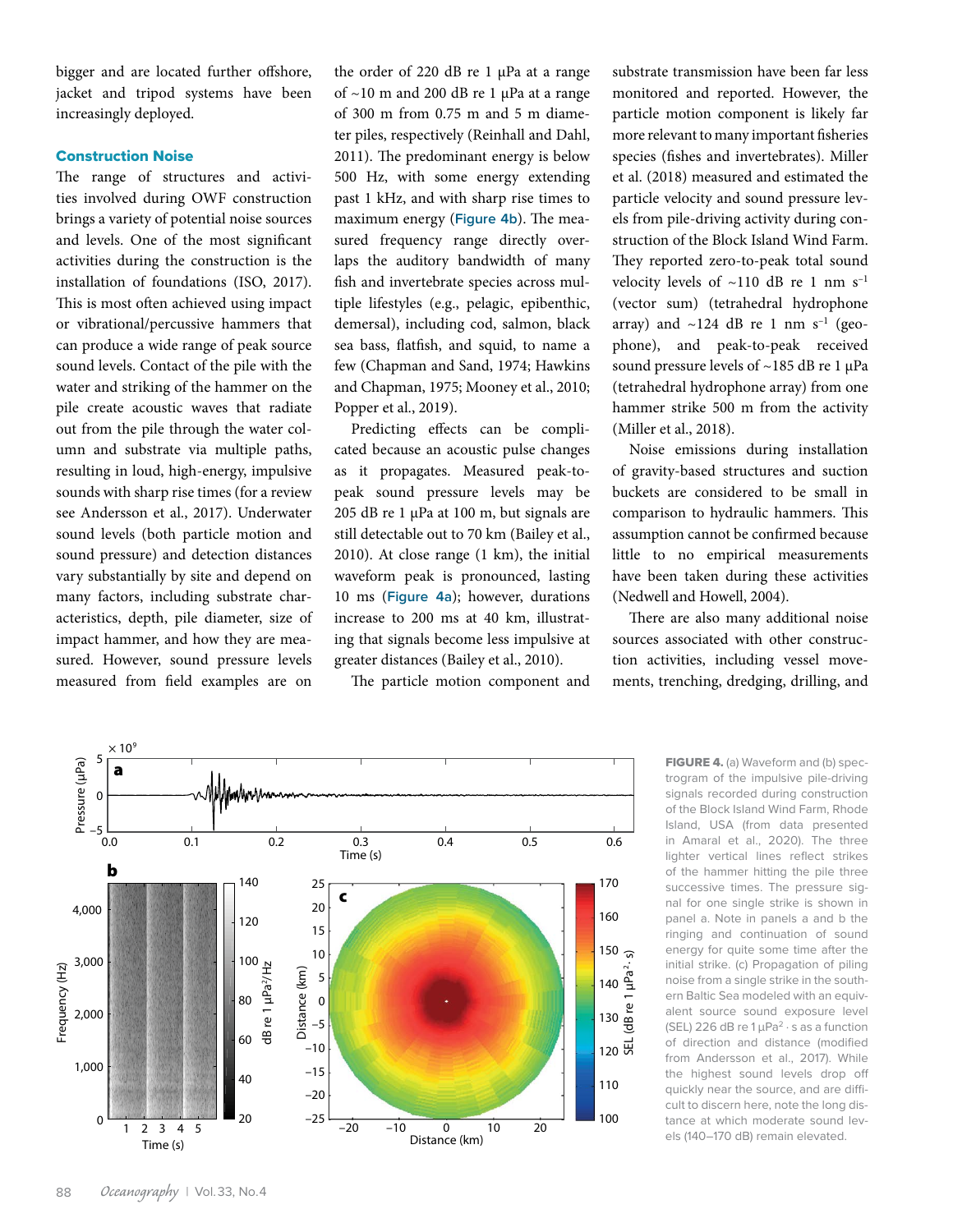scour protection/rock laying (Nedwell and Howell, 2004). Vessel activities have been shown to elevate ambient sound pressure levels by 20–30 dB within 1 km of the turbine site (Bailey et al., 2010).

There has been substantial progress on mitigation measures to reduce unwanted environmental noise, including bubble curtains, noise mitigation screens, cofferdams, and sound dampeners. Many of them reduce the peak of pile-driving signals and, in effect, lower noise levels by ca. 12–20 dB re 1 µPa (Bellmann et al., 2020).

## **Noise Effects**

A number of studies have investigated the effects of construction noise exposure on fishes and invertebrates. These studies used a range of methods and species. Consequently, results indicate a variety of impacts ranging from severe physical injury to no effect (**Figure 3**), making it difficult to extrapolate across taxa.

**PHYSICAL INJURY.** Studies investigating the lethal and permanent effects caused by pile-driving noise have revealed a variety of results in multiple species, ranging from mortality to damage of hearing tissues and other organs (Popper and Hastings, 2009). For example, many injury types were observed when hybrid striped bass white bass (*Morone chrysops*/ *saxatilis*) in large and small size classes were exposed to simulated pile-driving signals using a high intensity controlled impedance fluid-filled wave tube (**Figure 3a,b**; Casper et al., 2013a). Injury numbers and severity increased with fish size. Similar results were also found in lake sturgeon (*Acipenser fulvescens*) and Nile tilapia (*Oreochromis niloticus*), with injury occurring at the lowest levels tested (204 SELcum (dB re 1  $\mu$ Pa<sup>2</sup> · s) and 174 SELss (dB re 1  $\mu$ Pa<sup>2</sup> · s)), and more severe and greater numbers of injuries occurring at the loudest cumulative and single-strike sound exposure levels (216 SELcum and 186 SELss). Yet, species differ; at these levels, there were no injuries observed in "hogchoker" flatfish

(*Trinectes maculatus*) (Halvorsen et al., 2012a; **Figure 3**).

Using vastly different methods, caged northern anchovy (*Engraulis mordax*) and common sole larvae (*Solea solea*) showed no increase in mortality or pathology compared to control groups when exposed to four minutes of pile driving (9.75 m from a 0.61 m diameter pile) and simulated pile-driving sound levels (up to 210 dB re 1  $\mu$ Pa<sup>2</sup> zero-topeak [z-p]; Abbott et al., 2005; Bolle et al., 2012). Comparative studies show that fishes with physoclistous swim bladders are more susceptible to injury from impulsive noise sources, including pile driving, than fishes with physostomous swim bladders (Halvorsen et al., 2012a; Casper et al., 2013a; **Figure 3**). Fishes without swim bladders, such as sole or hogchokers (as mentioned above) may be less susceptible to injury.

In terms of damage to hearing systems, hybrid striped bass and Mozambique tilapia (*Oreochromis mossambicus*) exposed to 960 pile driving strikes showed barotrauma and damaged inner ear hair cells when exposed to the highest levels in the study (216 dB re 1  $\mu$ Pa<sup>2</sup> · s; Casper et al., 2013b; **Figure 3**). Similar studies are lacking for invertebrates.

**PHYSIOLOGICAL AND BEHAVIORAL EFFECTS.** As the sound from pile driving can propagate considerable distances, sublethal sound levels that are a concern over much larger areas (**Figure 2a**) include changes to respiration rates, oxygen uptake, stress and stress markers, swimming and schooling behavior, alarm responses, and feeding or foraging behavior.

European seabass (*Dicentrarchus labrax*) may be the most widely studied of the fishes. They have been found to change their schooling structure and dynamics, becoming less cohesive and directionally ordered and poorly correlated in speed and directional changes when exposed to playbacks of pile driving (SELcum 154 dB re 1  $\mu$ Pa<sup>2</sup> · s). Exposure significantly disrupted the organization of their shoals and abilities to coordinate their movements with one another, behaviors that are ecologically beneficial for information exchange and reducing predation risk (Herbert-Read et al., 2017). Additionally, when exposed to impulsive, low-frequency noise (200–1,000 Hz, mean SPLz-p 180–192 dB re 1 µPa and SVLz-p  $124-125$  dB re 1 nm s<sup>-1</sup>), seabass exhibit increased swimming speeds and depths, reduced inter-fish distances, increased startle responses, and increased movement away from the sound source (Neo et al., 2016). Trials that use a "ramp-up" procedure (amplitude fadeins applied as a mitigation strategy) also elicited immediate diving responses similar to normal exposures (Neo et al., 2016). Black seabream (*Spondyliosoma cantharus*) and European seabass have been found to increase ventilation rates and/or oxygen uptake when exposed to replayed and in situ pile-driving noise (184 SELcum), whereas European plaice (*Pleuronectes platessa*) showed no significant changes (Bruintjes et al., 2016; Poulton et al., 2016; **Figure 3c**). After long-duration exposures, animals no longer show elevated ventilations nor did they respond to other short-term, impulsive signals such as seismic survey noise, indicating a change in hearing sensitivity or desensitization (Radford et al., 2016).

Furthermore, intense, impulsive sounds have been documented to affect primary (cortisol) and secondary responses (adenylate, glucose, lactate) in European seabass at considerable distances from the sound source (2,000 m). Concern arises if homeostasis is not recovered, or repeated effects arise, because tertiary responses may affect growth, disease resistance, and fecundity, which in turn can affect population levels by reducing reproductive capacity and abundance (Debusschere et al., 2016).

Some studies show that a few species exhibit little to no response to noise exposure. These investigations support the premise that certain species will be at greater risk to noise impacts than others, and even individuals or popula-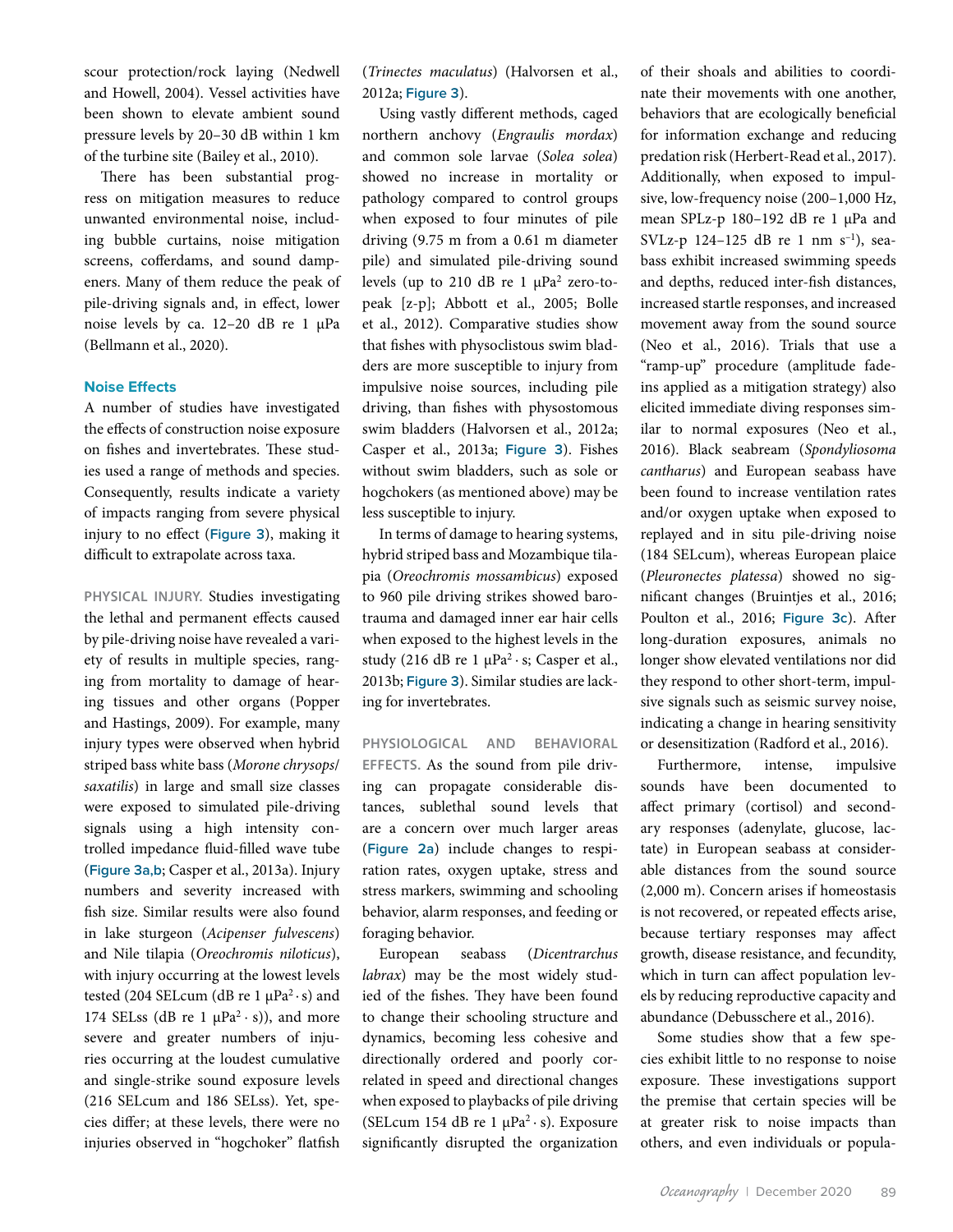tions within a species could show substantial variation in responses. Telemetry tagged sheepshead (*Archosargus probatocephalus*) showed no significant decrease in daytime residency or displacement during 35 days of pile driving at a wharf complex (Iafrate et al., 2016). Field studies of flatfish in US waters showed no effects from OWF construction pile driving or cable laying (Wilber et al., 2018).

There has been much less research into the effects of pile-driving noise and substrate vibration on invertebrates compared to that on fishes and marine mammals. Yet, crustaceans, cephalopods, and some other invertebrates are responsive to particle motion and are therefore capable of vibration reception. For example, simulated pile driving can impair hermit crab (*Pagurus acadianus*) abilities to acquire necessary resources (e.g., find vacant shells; Roberts and Laidre, 2019). When exposed to sediment vibrations, important aquaculture invertebrates such as the blue mussel (*Mytilus edulis*) exhibit behavioral changes, for example, changes in valve gape and oxygen demand, that are costly as they reduce respiration rates and impair the ability to remove wastes (Roberts et al., 2015).

(visual communication), in response to exposure to replayed pile-driving noise from OWF construction. These behaviors were consistent, and the species showed rapid, short-term habituation but re-sensitization 24 hours later (Jones et al., 2019, 2020; **Figure 3d**).

**MASKING EFFECTS.** One of the most prevalent, yet poorly understood, sublethal effects of underwater noise is auditory masking. Here, a receiver exhibits an increase in the threshold of acoustic detection or discrimination of a signal that could potentially lead to partial or complete loss of received signal, misinterpretation of the signal, and/or changes in a response due to an unwanted masking noise containing sufficient energy inside the detectable frequency range (Hawkins and Chapman, 1975; Dooling and Blumenrath, 2016; Popper and Hawkins, 2019).

Masking is frequently examined with respect to continuous noise; however, impulsive noise sources, such as percussive pile driving, can also impair detection. During the construction of OWFs, pile driving can occur episodically at one location for days to weeks at a time.

Cone of the most prevalent, yet poorly<br>understood, sublethal effects of underwa understood, sublethal effects of underwater noise is auditory masking. <sup>??</sup>

Cephalopods are considered acoustically sensitive, often showing clear escape behaviors when presented with intense, low-frequency (<1,000 Hz) impulsive sounds (Samson et al., 2014; Mooney et al., 2016). The longfin squid, *Doryteuthis pealeii*, shows significant changes in feeding, with reduction in capture rates and higher failed predation events, and in general behavior, such as increased inking, jetting, startle responses, and body pattern alterations

Similar to continuous sounds (Hawkins and Chapman, 1975; Stanley et al., 2017), impulsive pile-driving noise has the potential to decrease an animal's communication space and/or listening range, subsequently affecting fitness during this time (Pine et al., 2020). Because of the intermittent nature of the signal, potential "masking releases" could occur. Yet, as noted earlier, impulsive pile-driving noise tends to "smear" toward more continuous noise through distance and

propagation effects (Bailey et al., 2010). Beyond simple masking, lower-level intermittent sounds can also cause distraction, limiting detection of biologically relevant communication or predator sounds (Chan et al., 2010).

We do not know of any studies directly addressing pile driving masking impacts with respect to invertebrates.

## OPERATIONAL PHASE

Offshore wind farms have expected lifetimes of 20–30 years and, consequently, may provide a long-duration source of underwater sound (**Figure 1**). Yet, there are few published observations of these sounds, and these often lack the longer evaluation periods necessary to address seasonal and community-building operational effects.

#### Operational Sounds

The underwater sounds from wind turbines can be characterized as continuous sound sources that often have both broadband and tonal components with harmonics all below 1,000 Hz. These tones can shift in frequency depending on wind and rotation speed (Sigray and Andersson, 2011). The estimated sound pressure level from a single turbine, measured at 100 m from the source, is between 105 dB re 1 μPa and 125 dB re 1 μPa (Tougaard et al., 2020), and sound particle acceleration has been reported at  $-54$  dB re 1 m s<sup>-2</sup> (0.0019 m s<sup>-2</sup>) (2-200 Hz) at 20 m for a 1.5 MW turbine (Sigray and Andersson, 2011).

Studies that have created "simple" models of entire OWFs show that the overall noise level from a wind farm extends out a few kilometers before it is masked by ambient noise. A wind farm is less detectable in intense ship traffic areas (Bergström et al., 2013a), although tonal components can often be detected at tens of kilometers. While the OWF sound source level is equivalent to that of a large commercial ship, the wind farm is stationary and adds a variable noise level (due to changing wind speed) to the area nearly constantly over many years. This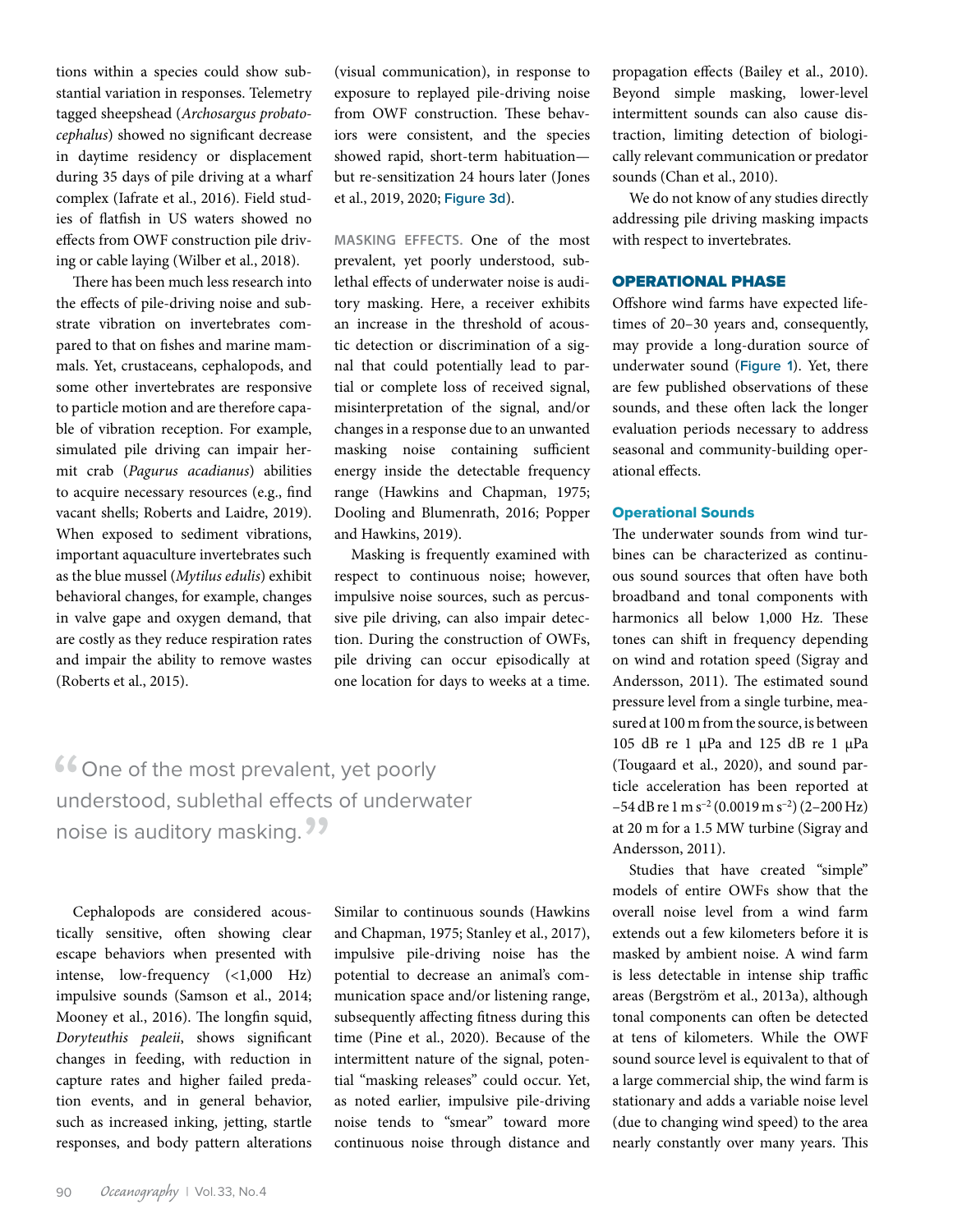makes the wind farm a unique and highly local sound source (spread over hundreds of square kilometers in many proposed US OWFs) that marine animals in the area will find difficult to avoid. There is a positive relationship between size of turbine (effect) and emitted underwater noise (Marmo et al., 2013; Tougaard et al., 2020), and this relationship is important as the sizes of turbines have increased tenfold in 30 years and are expected to increase even more in the future.

As described by Marmo et al. (2013), the different foundations types (i.e., steel monopile or jacket and concrete gravity foundations) may have different acoustic outputs due to material characteristics and construction methods, although this was not found by Tougaard et al. (2020). Marmo's models also suggested that the foundation type can also affect the directionality of the wind farm as a sound source so this is important to consider when designing a monitoring program.

In addition to wind turbine noise, vessels servicing the turbines and transformer stations add frequent noise as well. OWFs typically require daily maintenance, resulting in increased noise from vessels compared to before construction. Operational noise (i.e., the vibrations from the turbine that are transmitted through the foundation out into the water) cannot easily be mitigated. Current acoustic mitigation methods, such as bubble curtains for pile driving, are not appropriate given the long operational times and relatively low noise levels.

#### Noise Effects

**PHYSICAL INJURY.** The noise level during operation is likely not high enough to cause direct physical injury. However, other long-duration (days) continuous noise sources used in laboratory studies with similar or higher noise levels indicate that some fish might experience temporary threshold shifts that could lead to negative effects on communication, foraging, and predator detection. The likelihood of such effects in the wild around operational OWFs is not known.

**PHYSIOLOGICAL AND BEHAVIORAL EFFECTS.** The few studies that have investigated fish reactions to operational noise emitted by OWFs indicate that responses vary. Bergström et al. (2013b) studied the correlation between noise levels (measured and modeled) from a wind farm in Sweden together with catches over several years. The results showed a negative correlation between the abundance of fish and the local noise environment, with reduced abundance of fish at higher noise levels for eelpout (*Zoarces viviparus*) and European eel (*Anguilla anguilla*), but not for cod and shorthorn sculpin (*Myoxocephalus scorpius*). Westerberg (1994) found increased catchability of cod and roach (*Rutilus rutilus*) within 100 m of the wind turbine when the turbine was stopped (i.e., no noise) compared to when the turbine was operating. Yet, a small number of tagged cod within a Belgian OWF did not show any changed behavior due to increased wind speeds (i.e., noise; Winter et al., 2010). Because of the overall moderate noise level of operation, strong fish and invertebrate reactions such as flight are not likely. However, responses could be induced by tonal + harmonic components as they shift with wind speed, but responses may be species dependent (Kastelein et al., 2008). Indeed, turbine frequency components seem important, with wind farm turbine noise delaying metamorphosis of crab megalopae (larval stage), while such effects were not seen in natural soundscape playbacks at the same level (Pine et al., 2012).

When OWF noise studies are lacking, experiences from other continuous noise sources can be used. Such studies show that a large number of fish interactions and behaviors can be disrupted by continuous anthropogenic noise whose frequency bands and temporal resolution are similar to those of OWF noises, although the corresponding noise levels cannot be compared directly with in situ situations around OWFs. Some studies show that fish take a longer time to catch prey or detect an approaching predator or are more reluctant to enter unprotected habitats (Magnhagen et al., 2017; McCormick et al., 2018). During mating, where sound plays an important role in the choice of partner, higher background noise can affect sexual selection (de Jong et al., 2018). In addition, fish have been shown to be disturbed in their monitoring of offspring by noise from passing recreational boats, risking offspring predation (Nedelec et al., 2017). Despite this evidence of various effects, studies also show that fish might adapt to the new noise regime imposed by OWFs (Harding et al., 2019).

Besides behavioral reactions, physiological responses to noise can occur. Again, due to the lack of OWF studies, other continuous noise source studies need to be drawn upon. Playback studies in aquaria of continuous ship, boat, or aquaculture noise have been shown to induce higher levels of the stress hormone cortisol in fish that in turn can disrupt growth, maturation, and reproductive success (Anderson et al., 2011). However, severe stress and its effects on behavior in free-living animals are poorly understood.

**MASKING EFFECTS.** The generally continuous character of the operational and the vessel noises suggests a high risk of masking effects occurring within an OWF area. Although the noise levels are lower, the operational noise overlaps in frequency to that of many fishes' auditory and vocalization ranges. As mentioned earlier, auditory masking of important signals can disrupt or reduce orientation cues and acoustic communication in fishes. Wahlberg and Westerberg (2005) estimated that gadoid (codfish) calls could be masked, and their communication ranges reduced, within an OWF. There is some evidence that fish might involuntarily increase their vocal levels in noisy environments (the Lombard effect), though it has only been observed in a small number of fish species (Holt and Johnston, 2014; Luczkovich et al., 2016). Due to the limited number of studies using OWF noise, it is not known whether or not auditory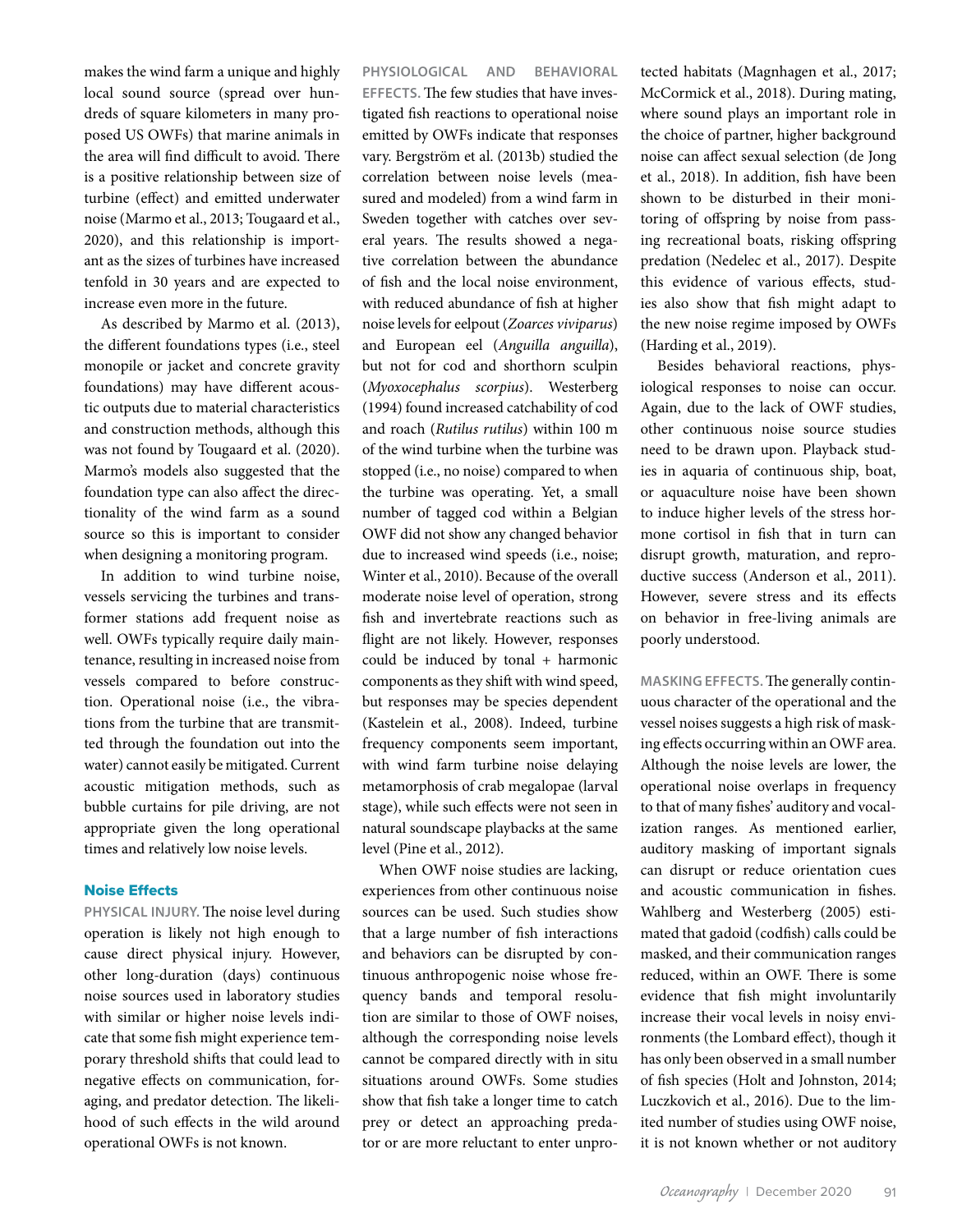masking actually occurs and has an effect on survival and reproduction within a wind farm area.

**DETECTION.** The reported sound pressure levels of an operating turbine are 105–125 dB re 1 μPa measured at 100 m distance and –54 dB re 1 m s<sup>-2</sup> sound particle acceleration at 20 m distance with most energy below 1,000 Hz. Most fish species can detect these pressure levels. It is also within this radius from a foundation where fish tend to reside (Winter et al., 2010). Fish might detect OWF noise at distances up to several kilometers depending on the local ambient noise level and the hearing ability of the species (Bergström et al., 2013a; Wahlberg, 2005).

## DECOMMISSION PHASE

Because decommissioning of OWFs is in its early stages, there is little published science on the associated sounds

produced or the potential impacts of this noise on marine taxa. Nevertheless, there are studies addressing the costs and broader environmental impacts (Topham and McMillan, 2017), which can be substantial, given the organism communities that can develop around OWFs over a ca. 25-year lifetime. OWF removal includes dismantling many components such as turbines, embedded foundations and transition pieces, subsea cables that may be buried, meteorological masts, and offshore substations. Indeed, much of this phase requires substantial removal and excavation equipment and likely displaces animals, particularly if proximity to pilings offers a sort of refuge from commercial fishing. Before decommissioning, many of the OWF structures will be inspected, likely with sonars and autonomous vehicles with cameras. Removal challenges will likely increase as wind turbines increase in size, although,

## BOX 2. RESEARCH NEEDS

Research needed to quantify the effects of offshore wind farms on key commercial fish and invertebrates, listed generally by priority level. Additional explanations of these priority research areas are provided in the text.

- **Effects of noise on invertebrates**
- Effects of noise on fish throughout seasons, key life stages, and behaviors (i.e., contexts including breeding, schooling, foraging, communication, and reproduction)
- Early life studies (e.g., larval, recruitment)
- Effects of site surveys and decommissioning
- Tests using current-use seismic sources
- Species and population differences
- Free-swimming animals
- Effects of larger, current-use turbines
- Scales of disturbance
- Effects on communities that develop during operation
- Null data (when no effects are detected)



presumably, experience with removal should help address those challenges. Two options for alleviating these disturbances are to refurbish turbines and to leave some structures such as foundations and cables in place, similar to oil and gas industry "rigs-to-reefs" practices (Smyth et al., 2015).

In one of the few studies reported, Hinzmann et al. (2017) measured the sound pressure levels of water jets used to cut a steel pile mast during the decommissioning of a British wind turbine. Peak sound pressure levels could be quite high (198-199 dB re 1 µPa) at distances of 10–50 m from the source. The majority of this acoustic energy was between 250 Hz and 1,000 Hz. Particle motion levels were not reported.

It is difficult to predict whether disturbances occurred, yet there is certainly the potential for masking, displacement, physiological stress, and other factors, especially if they are aggregated in habitats around a wind farm pile or foundation.

## KNOWLEDGE GAPS, RESEARCH NEEDS, AND CONCLUDING REMARKS

This review provides an initial overview addressing the effects of OWF noise on commercially important fish and invertebrates. This is a vast field. In this section, we offer a short list of some knowledge gaps and priority areas that we suggest requires substantially more research and emphasis to better understand the array of potential impacts across taxa and phases (**Box 2**). The research needed to address the acoustic effects of OWF site surveys, prospecting, construction, and decommissioning is fairly obvious; there are a limited number of studies on the impacts of these methods on fish, fewer on invertebrates, and fewer still on impacts to their respective fisheries (see also Hawkins et al., 2015). One factor contributing to the lack of studies examining impacts to fishes is that to date very few OWFs have been built in US waters, and as of this writing, none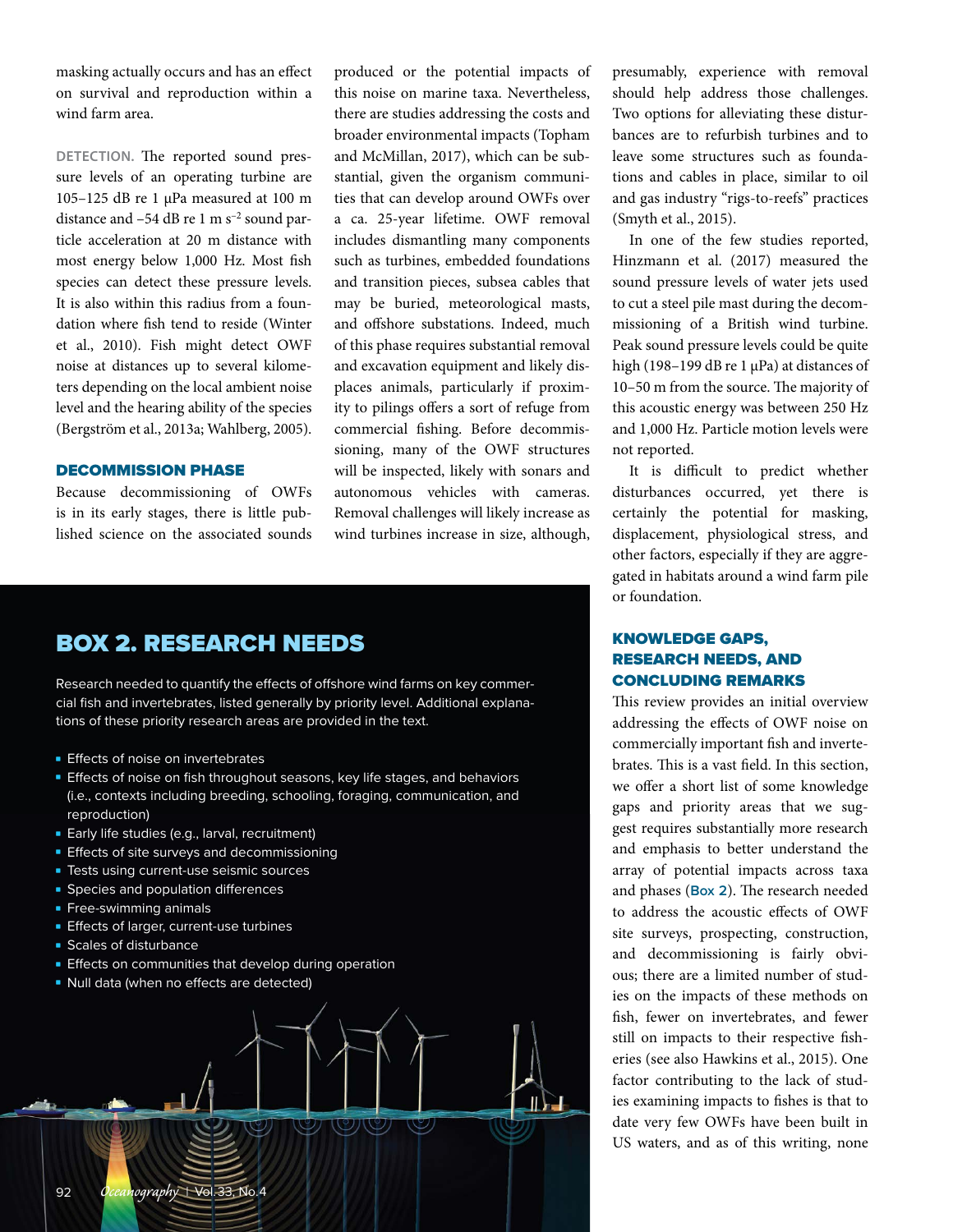are at an industry scale. Because noise exposure is addressed in the US Marine Mammal Protection Act, there is a statutory requirement for monitoring and assessing noise impacts on groups such as cetaceans (e.g., whales, dolphins, and porpoises). However, a comparable statutory requirement for evaluating the effects of noise on fishes or invertebrates is not specified in the Magnuson-Stevens Fisheries Conservation and Management Act, although noise may be considered in consultation under the Essential Fish Habitat provisions. Under the National Environmental Policy Act (NEPA), environmental assessments may include the effects of noise at the discretion of the responsible agency. Given the ongoing OWF site developments in Essential Fish Habitat, there is a corresponding need for additional understanding of corresponding acoustically mediated influences. Specific agency guidance addressing the need for protection of fisheries from noise as a stressor would help enable future work.

A growing number of studies address basic biology, ecology, and sensory ecology. They include defining hearing ranges using auditory evoked potentials that provide critical data for predicting sound sensitivities. However, such data do not address specific impacts, the influence of context, and items like species or population-level differences. Thus, we need published work on the impacts of currently used seismic sources, particularly for signals that likely overlap the hearing ranges of key taxa, and in situ studies using free-swimming animals during OWF construction. Auditory mechanism, niche, and context-based responses are varied. It is not easy to extrapolate impacts across taxa, so such work should address a range of taxa. Several participants in the National Academies of Sciences, Engineering, and Medicine Workshop on Atlantic Offshore Renewable Energy Development and Fisheries (National Academy of Sciences, Engineering, and Medicine, 2018) outlined mechanisms for prioritizing research taxa. These studies should address the scales of disturbance, and published results should importantly include null data when no impacts are detected.

With respect specifically to operational noise, the levels are moderate, but they persist over a very long time. Potential effects should be addressed to better understand the impact of noise on fish and invertebrates throughout different seasons, during key life stages, and over life cycles. Studies should focus on key processes such as schooling, foraging, communication, and reproduction. In addition, we need more measurements from larger (>4 MW) turbines in order to follow industry development. An International Organization for Standardization directive on how to measure operational noise, similar to the one for piling noise, would be beneficial for comparing and utilizing the data most effectively.

Further knowledge gaps include the early life history of many taxa. Animals are often particularly vulnerable as developing embryos or larvae. While there are analogous studies that suggest some larvae are attracted to sound, and that some noise types may impact development, there are virtually no data on wind farm noise impacts on very early life history stages for any taxa. This lack of data leaves recruitment impacts virtually unknown. Collecting data on actual impacts will make it possible to address mitigation measures. These may include the effectiveness of ramp-up procedures or technical advancements and may employ ecological data such the timing of seasonal migrations or breeding periods to limit noise overlap with key life stages. Finally, there is an obvious lack of knowledge about several phases of a wind farm life cycle, including early site survey and decommissioning phases. The latter may be particularly detrimental to ecosystems and communities that have developed around turbine masts and within OWFs, the communities around which recreational and commercial fisheries may have adapted for harvesting.

#### REFERENCES

- Abbott, R., J. Reyff, and G. Marty. 2005. *Final Report: Monitoring the Effects of Conventional Pile Driving on Three Species of Fish*. Manson Construction Company, Richmond, CA.
- Amaral, J.L., J.H. Miller, G.R. Potty, K.J. Vigness-Raposa, A.S. Frankel, Y.-T. Lin, A.E. Newhall, D.R. Wilkes, and A.N. Gavrilov. 2020. Characterization of impact pile driving signals during installation of offshore wind turbine foundations. *The Journal of the Acoustical Society of America.*147(4):2,323–2,333, [https://doi.org/](https://doi.org/10.1121/10.0001035) [10.1121/10.0001035.](https://doi.org/10.1121/10.0001035)
- Anderson, P.A., I.K. Berzins, F. Fogarty, H.J. Hamlin, and L.J. Guillette. 2011. Sound, stress, and seahorses: The consequences of a noisy environment to animal health. *Aquaculture* 311(1–4):129–138, [https://doi.org/](https://doi.org/10.1016/j.aquaculture.2010.11.013) [10.1016/j.aquaculture.2010.11.013](https://doi.org/10.1016/j.aquaculture.2010.11.013).
- Andersson, M.H., S. Andersson, J. Ahlsén, B.L. Andersson, J. Hammar, L.K. Persson, J. Pihl, P. Sigray, and A. Wikström. 2017. *A Framework for Regulating Underwater Noise During Pile Driving*. Vindval Report 6775. Swedish Environmental Protection Agency, Stockholm, Sweden, 115 pp*.*
- Bailey, H., B. Senior, D. Simmons, J. Rusin, G. Picken, and P.M. Thompson. 2010. Assessing underwater noise levels during pile-driving at an offshore windfarm and its potential effects on marine mammals. *Marine Pollution Bulletin* 60(6):888–897, <https://doi.org/10.1016/j.marpolbul.2010.01.003>.
- Bellmann, M.A., J. Brinkmann, A. May, T. Wendt, S. Gerlach, and P. Remmers. 2020. *Underwater Noise During the Impulse Pile-Driving Procedure: Influencing Factors on Pile-Driving Noise and Technical Possibilities to Comply with Noise Mitigation Values.* Supported by the Federal Ministry for the Environment, Nature Conservation and Nuclear Safety, FKZUM16 881500, commissioned and managed by the Federal Maritime and Hydrographic Agency, 137 pp.
- Bergström, L., I. Lagenfelt, F. Sundqvist, I. Andersson, M.H. Andersson, and P. Sigray. 2013a. *Study of the Fish Communities at Lillgrund Wind Farm: Final Report from the Monitoring Programme for Fish and Fisheries 2002–2010*. On behalf of Vattenfall Vindkraft AB, Swedish Agency for Marine and Water Management Report Number 2013:19, ISBN 978-91-87025-43-3, 134 pp.
- Bergström, L., F. Sundqvist, and U. Bergström. 2013b. Effects of an offshore wind farm on temporal and spatial patterns in the demersal fish community. *Marine Ecology Progress Series* 485:199–210, [https://doi.org/10.3354/meps10344.](https://doi.org/10.3354/meps10344)
- Bolle, L.J., C.A.F. de Jong, S.M. Bierman, P.J.G. van Beek, O.A. van Keeken, P.W. Wessels, C.J.G. van Damme, H.V. Winter, D. de Haan, and R.P.A. Dekeling. 2012. Common sole larvae survive high levels of pile-diving sound in controlled exposure experiments. *PLoS ONE* 7(3):e33052, [https://doi.org/10.1371/journal.pone.0033052.](https://doi.org/10.1371/journal.pone.0033052)
- Bruintjes, R., S. Simpson, H. Harding, T. Bunce, T. Benson, S. Rossington, and D. Jones. 2016. The impact of experimental impact pile driving on oxygen uptake in black seabream and plaice. *Proceedings of Meetings on Acoustics* 27:010042, [https://doi.org/10.1121/2.0000422.](https://doi.org/10.1121/2.0000422)
- Casper, B.M., M.B. Halvorsen, F. Matthews, T.J. Carlson, and A.N. Popper. 2013a. Recovery of barotrauma injuries resulting from exposure to pile driving sound in two sizes of hybrid striped bass. *PLoS ONE* 8(9):e73844, [https://doi.org/10.1371/](https://doi.org/10.1371/journal.pone.0073844) [journal.pone.0073844](https://doi.org/10.1371/journal.pone.0073844).
- Casper, B.M., M.E. Smith, M.B. Halvorsen, H. Sun, T.J. Carlson, and A.N. Popper. 2013b. Effects of exposure to pile driving sounds on fish inner ear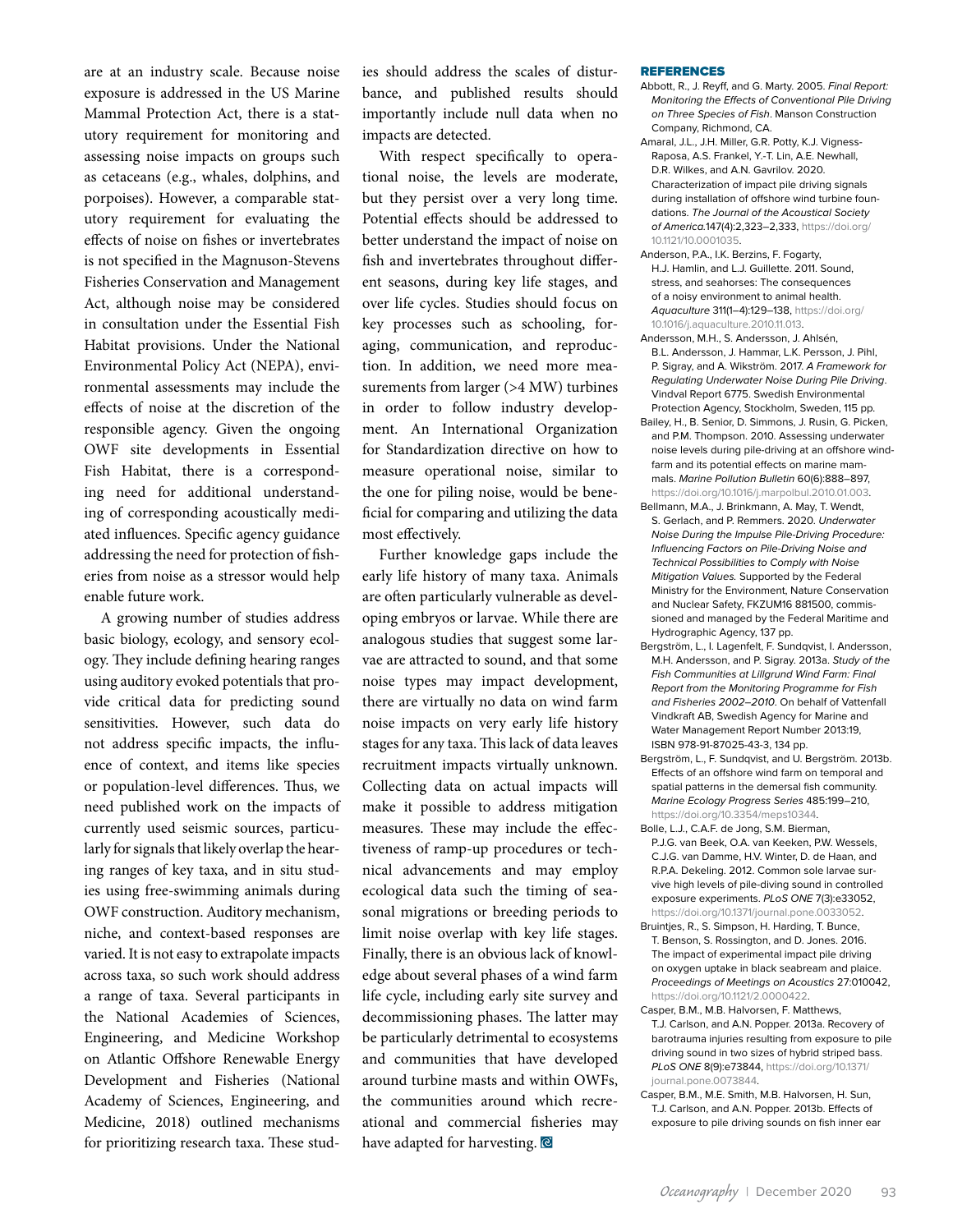tissues. *Comparative Biochemistry and Physiology Part A* 166(2):352–360, [https://doi.org/10.1016/](https://doi.org/10.1016/j.cbpa.2013.07.008) [j.cbpa.2013.07.008](https://doi.org/10.1016/j.cbpa.2013.07.008).

- Chan, A.A.Y.-H., P. Giraldo-Perez, S. Smith, and D.T. Blumstein. 2010. Anthropogenic noise affects risk assessment and attention: The distracted prey hypothesis. *Biology Letters* 6(4):458–461, [https://doi.org/10.1098/rsbl.2009.1081.](https://doi.org/10.1098/rsbl.2009.1081)
- Chapman, C., and O. Sand. 1974. Field studies of hearing in two species of flatfish *Pleuronectes platessa* (L.) and *Limanda limanda* (L.) (family pleuronectidae).*Comparative Biochemistry and Physiology Part A* 47(1):371–385, [https://doi.org/](https://doi.org/10.1016/0300-9629(74)90082-6) [10.1016/0300-9629\(74\)90082-6](https://doi.org/10.1016/0300-9629(74)90082-6).
- de Jong, K., M.C.P. Amorim, P.J. Fonseca, C.J. Fox, and K.U. Heubel. 2018. Noise can affect acoustic communication and subsequent spawning success in fish. *Environmental Pollution* 237:814–823, <https://doi.org/10.1016/j.envpol.2017.11.003>.
- Debusschere, E., K. Hostens, D. Adriaens, B. Ampe, D. Botteldooren, G. De Boeck, A. De Muynck, A.K. Sinha, S. Vandendriessche, L. Van Hoorebeke, and others. 2016. Acoustic stress responses in juvenile sea bass *Dicentrarchus labrax* induced by offshore pile driving. *Environmental Pollution* 208:747–757, [https://doi.org/10.1016/](https://doi.org/10.1016/j.envpol.2015.10.055) [j.envpol.2015.10.055](https://doi.org/10.1016/j.envpol.2015.10.055).
- Díaz, H., and C. Guedes Soares. 2020. Review of the current status, technology and future trends of offshore wind farms. *Ocean Engineering* 209:107381, <https://doi.org/10.1016/j.oceaneng.2020.107381>.
- Doksæter, L., N.O. Handegard, O.R. Godø, P.H. Kvadsheim, and N. Nordlund. 2012. Behavior of captive herring exposed to naval sonar transmissions (1.0–1.6 kHz) throughout a yearly cycle. *The Journal of the Acoustical Society of America* 131(2):1,632–1,642, [https://doi.org/10.1121/](https://doi.org/10.1121/1.3675944) [1.3675944.](https://doi.org/10.1121/1.3675944)
- Dooling, R.J., and S.H. Blumenrath. 2013. Avian sound perception in noise. Pp. 229–250 in *Animal Communication and Noise*. H. Brumm, ed., Springer.
- Dooling, R.J., and S.H. Blumenrath. 2016. Masking experiments in humans and birds using anthropogenic noises. Pp. 239–243 in *The Effects of Noise on Aquatic Life II*. *Advances in Experimental Medicine and Biology,* vol. 875. A. Popper and A. Hawkins, eds, Springer, New York, [https://doi.org/10.1007/978-1-4939-2981-8\\_28](https://doi.org/10.1007/978-1-4939-2981-8_28).
- Energinet. 2015. *Technical Project Description for Offshore Wind Farms (200 MW)*. [Energinet.dk,](http://Energinet.dk) 73 pp.
- European Commission. 2010. *Wind Energy Developments and Natura 2000*. European Union guidance on wind energy development in accordance with the EU nature legislation, Luxembourg: Publications Office of the European Union*,* 118 pp., [https://doi.org/10.2779/98894.](https://doi.org/10.2779/98894)
- Fewtrell, J.L., and R.D. McCauley. 2012. Impact of air gun noise on the behavior of marine fish and squid. *Marine Pollution Bulletin* 64(5):984–993, [https://doi.org/10.1016/j.marpolbul.2012.02.009.](https://doi.org/10.1016/j.marpolbul.2012.02.009)
- Fugro Marine GeoServices Inc. 2017. *Geophysical and Geotechnical Investigation Methodology Assessment for Siting Renewable Energy Facilities on the Atlantic OCS*. US Department of the Interior, Bureau of Ocean Energy Management, Office of Renewable Energy Programs, Herndon*.* OCS Study BOEM 2017-049, 229 pp.
- Halvorsen, M.B., B.M. Casper, F. Matthews, T.J. Carlson, and A.N. Popper. 2012a. Effects of exposure to pile-driving sounds on the lake sturgeon, Nile tilapia and hogchoker. *Proceedings of the Royal Society B* 279(1748):4,705–4,714, [https://doi.org/10.1098/rspb.2012.1544.](https://doi.org/10.1098/rspb.2012.1544)
- Halvorsen, M.B., D.G. Zeddies, W.T. Ellison, D.R. Chicoine, and A.N. Popper. 2012b. Effects of mid-frequency active sonar on hearing in

fish. *The Journal of the Acoustical Society of America* 131(1):599–607, [https://doi.org/](https://doi.org/10.1121/1.3664082) [10.1121/1.3664082](https://doi.org/10.1121/1.3664082).

- Harding, H.R., T.A.C. Gordon, E. Eastcott, S.D. Simpson, and A.N. Radford. 2019. Causes and consequences of intraspecific variation in animal responses to anthropogenic noise. *Behavioral Ecology* 30(6):1,501–1,511, [https://doi.org/10.1093/](https://doi.org/10.1093/beheco/arz114) [beheco/arz114](https://doi.org/10.1093/beheco/arz114).
- Hawkins, A., and C. Chapman. 1975. Masked auditory thresholds in the cod, *Gadus morhua* L. *Journal of Comparative Physiology* 103(2):209–226, <https://doi.org/10.1007/BF00617122>.
- Hawkins, A.D., A.E. Pembroke, and A.N. Popper. 2015. Information gaps in understanding the effects of noise on fishes and invertebrates. *Reviews in Fish Biology and Fisheries* 25(1):39–64, [https://doi.org/](https://doi.org/10.1007/s11160-014-9369-3) [10.1007/s11160-014-9369-3.](https://doi.org/10.1007/s11160-014-9369-3)
- Herbert-Read, J.E., L. Kremer, R. Bruintjes, A.N. Radford, and C.C. Ioannou. 2017. Anthropogenic noise pollution from pile-driving disrupts the structure and dynamics of fish shoals. *Proceedings of the Royal Society B* 284(1863), <https://doi.org/10.1098/rspb.2017.1627>.
- Hinzmann, N., P. Stein, J. Gattermann, J. Bachmann, and G. Duff. 2017. Measurements of hydro sound emissions during internal jet cutting during monopile decommissioning. Paper presented at COME 2017–Decommissioning of Offshore Geotechnical **Structures**
- Holt, D.E., and C.E. Johnston. 2014. Evidence of the Lombard effect in fishes. *Behavioral Ecology* 25(4):819–826, [https://doi.org/10.1093/](https://doi.org/10.1093/beheco/aru028) [beheco/aru028.](https://doi.org/10.1093/beheco/aru028)
- Iafrate, J.D., S.L. Watwood, E.A. Reyier, D.M. Scheidt, G.A. Dossot, and S.E. Crocker. 2016. Effects of pile driving on the residency and movement of tagged reef fish. *PLoS ONE* 11(11):e0163638, [https://doi.org/](https://doi.org/10.1371/journal.pone.0163638) [10.1371/journal.pone.0163638](https://doi.org/10.1371/journal.pone.0163638).
- ISO (International Organization for Standardization). 2017. Underwater acoustics – Measurement of radiated underwater sound from percussive pile driving. ISO18406:2017(en), [https://www.iso.org/](https://www.iso.org/obp/ui/#iso:std:iso:18406:ed-1:v1:en) [obp/ui/#iso:std:iso:18406:ed-1:v1:en](https://www.iso.org/obp/ui/#iso:std:iso:18406:ed-1:v1:en).
- Jones, I., J. Stanley, and T. Mooney. 2019. Influence of pile driving noise exposure on feeding and reproductive behaviors of longfin inshore squid (*Doryteuthis pealeii*). Paper presented at the 5th Conference on the Effects of Noise on Aquatic Life, July 7–12, 2019, Den Haag, the Netherlands.
- Jones, I.T., J.A. Stanley, and T.A. Mooney. 2020. Impulsive pile driving noise elicits alarm responses in squid (*Doryteuthis pealeii*). *Marine Pollution Bulletin* 150:110792, [https://doi.org/10.1016/](https://doi.org/10.1016/j.marpolbul.2019.110792) [j.marpolbul.2019.110792](https://doi.org/10.1016/j.marpolbul.2019.110792).
- Kastelein, R.A., S. van der Heul, W.C. Verboom, N. Jennings, J. van der Veen, and D. de Haan. 2008. Startle response of captive North Sea fish species to underwater tones between 0.1 and 64 kHz. *Marine Environmental Research* 65(5):369–377, [https://doi.org/10.1016/](https://doi.org/10.1016/j.marenvres.2008.01.001) [j.marenvres.2008.01.001](https://doi.org/10.1016/j.marenvres.2008.01.001).
- Løkkeborg, S., E. Ona, A. Vold, and A. Salthaug. 2012. Sounds from seismic air guns: Gear- and speciesspecific effects on catch rates and fish distribution. *Canadian Journal of Fisheries and Aquatic Sciences* 69(8):1,278–1,291, [https://doi.org/10.1139/](https://doi.org/10.1139/f2012-059) [f2012-059](https://doi.org/10.1139/f2012-059).
- Luczkovich, J.J., C.S. Krahforst, K.E. Kelly, and M.W. Sprague. 2016. The Lombard effect in fishes: How boat noise impacts oyster toadfish vocalization amplitudes in natural experiments. *Proceedings of Meetings on Acoustics* 27(1):010035, [https://doi.org/10.1121/](https://doi.org/10.1121/2.0000340) [2.0000340.](https://doi.org/10.1121/2.0000340)
- Magnhagen, C., K. Johansson, and P. Sigray. 2017. Effects of motorboat noise on foraging behaviour in Eurasian perch and roach: A field experiment. *Marine Ecology Progress Series* 564:115–125, <https://doi.org/10.3354/meps11997>.
- Mann, D.A., Z. Lu, and A.N. Popper. 1997. A clupeid fish can detect ultrasound. *Nature* 389:341, [https://doi.org/10.1038/38636.](https://doi.org/10.1038/38636)
- Marmo, B., I. Roberts, M.P. Buckingham, S. King, and C. Booth. 2013. *Modelling of Noise Effects of Operational Offshore Wind Turbines Including Noise Transmission Through Various Foundation Types*. Scottish Marine and Freshwater Science 4(5), Edinburgh, Scottish Government, 100 pp., [https://doi.org/10.7489/1521-1.](https://doi.org/10.7489/1521-1)
- McCormick, M.I., B.J.M. Allan, H. Harding, and S.D. Simpson. 2018. Boat noise impacts risk assessment in a coral reef fish but effects depend on engine type. *Scientific Reports* 8(1):3847, <https://doi.org/10.1038/s41598-018-22104-3>.
- Miller, J.H., G.R. Potty, Y.-T. Lin, A.E. Newhall, K.J. Vigness-Raposa, J.L. Amaral, and A.S. Frankel. 2018. *Underwater Acoustic Measurements of the Construction of the Block Island Wind Farm*. US Department of the Interior, Bureau of Ocean Energy Management, Office of Renewable Energy Programs, 95 pp.
- Mooney, T.A., R.T. Hanlon, J. Christensen-Dalsgaard, P.T. Madsen, D.R. Ketten, and P.E. Nachtigall. 2010. Sound detection by the longfin squid (*Loligo pealeii*) studied with auditory evoked potentials: Sensitivity to low-frequency particle motion and not pressure. *Journal of Experimental Biology* 213:3,748–3,759, [https://doi.org/10.1242/](https://doi.org/10.1242/jeb.048348) [jeb.048348.](https://doi.org/10.1242/jeb.048348)
- Mooney, T.A., J.E. Samson, A.D. Schlunk, and S. Zacarias. 2016. Loudness-dependent behavioral responses and habituation to sound by the longfin squid (*Doryteuthis pealeii*). *Journal of Comparative Physiology A* 202:489–501, [https://doi.org/10.1007/](https://doi.org/10.1007/s00359-016-1092-1) [s00359-016-1092-1](https://doi.org/10.1007/s00359-016-1092-1).
- National Academies of Sciences, Engineering, and Medicine. 2018. *Atlantic Offshore Renewable Energy Development and Fisheries: Proceedings of a Workshop—in Brief*. The National Academy Press, Washington, DC, [https://doi.org/10.17226/25062.](https://doi.org/10.17226/25062)
- Nedelec, S.L., A.N. Radford, L. Pearl, B. Nedelec, M.I. McCormick, M.G. Meekan, and S.D. Simpson. 2017. Motorboat noise impacts parental behaviour and offspring survival in a reef fish. *Proceedings of the Royal Society B* 284(1856), [https://doi.org/](https://doi.org/10.1098/rspb.2017.0143) [10.1098/rspb.2017.0143.](https://doi.org/10.1098/rspb.2017.0143)
- Nedwell, J., and D. Howell. 2004. *A Review of Offshore Windfarm Related Underwater Noise Sources*. Commissioned by COWRIE Collaborative Offshore Wind Energy Research into the Environment), Report No. 544 R 0308, 63 pp.
- Neo, Y.Y., J. Hubert, L. Bolle, H.V. Winter, C. Ten Cate, and H. Slabbekoorn. 2016. Sound exposure changes European seabass behaviour in a large outdoor floating pen: Effects of temporal structure and a ramp-up procedure. *Environmental Pollution* 214:26–34, [https://doi.org/10.1016/](https://doi.org/10.1016/j.envpol.2016.03.075) [j.envpol.2016.03.075](https://doi.org/10.1016/j.envpol.2016.03.075).
- Oh, K.-Y., W. Nam, M.S. Ryu, J.-Y. Kim, and B.I. Epureanu. 2018. A review of foundations of offshore wind energy convertors: Current status and future perspectives. *Renewable and Sustainable Energy Reviews* 88:16–36, [https://doi.org/10.1016/](https://doi.org/10.1016/j.rser.2018.02.005) [j.rser.2018.02.005.](https://doi.org/10.1016/j.rser.2018.02.005)
- Pine, M.K., A.G. Jeffs, and C.A. Radford. 2012. Turbine sound may influence the metamorphosis behaviour of estuarine crab megalopae. *PLoS ONE* 7(12):e51790, [https://doi.org/10.1371/](https://doi.org/10.1371/journal.pone.0051790) [journal.pone.0051790](https://doi.org/10.1371/journal.pone.0051790).
- Pine, M.K., K. Nikolich, B.J. Martin, C. Morris, and F. Juanes. 2020. Assessing auditory masking for management of underwater anthropo-